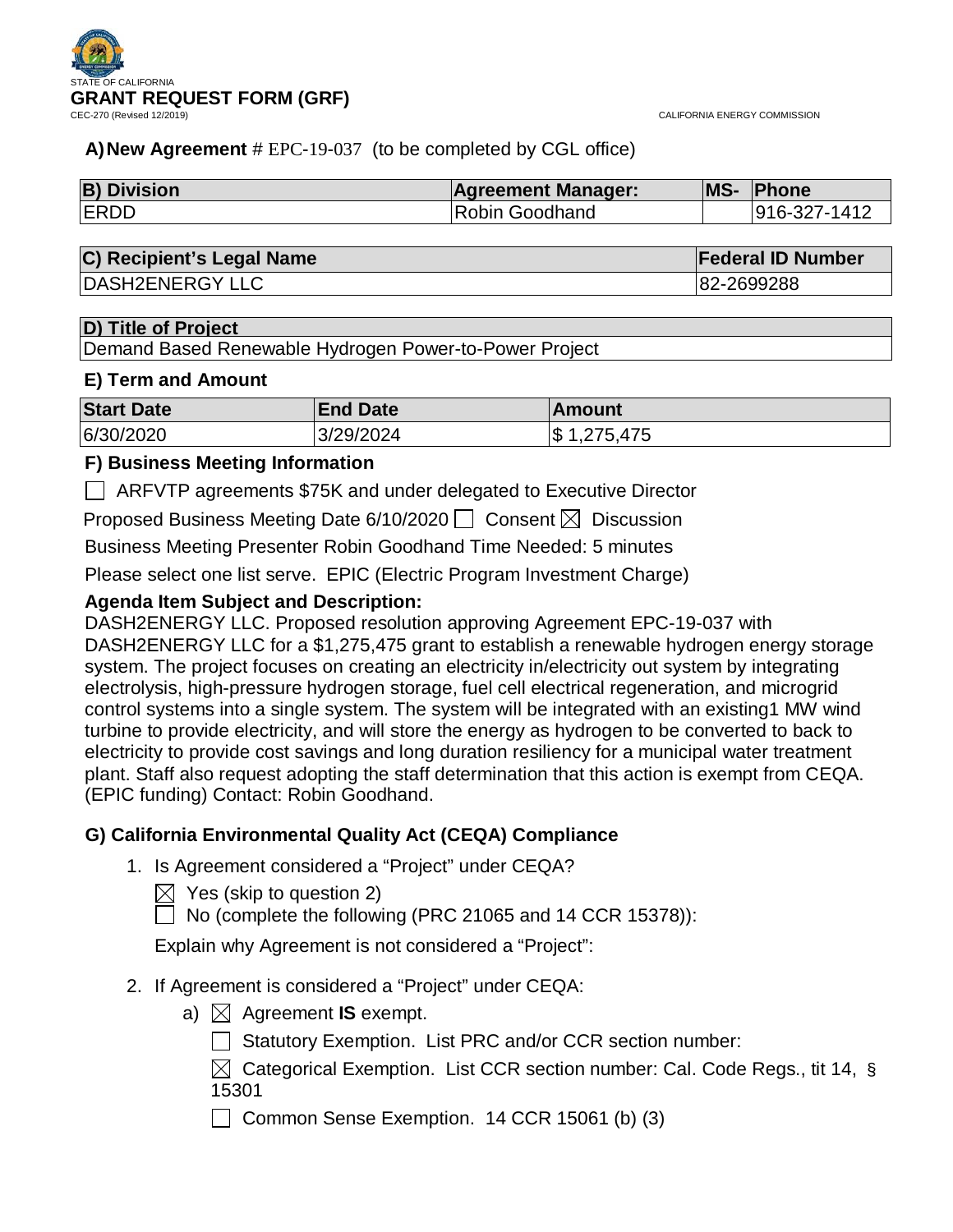

CALIFORNIA ENERGY COMMISSION

Explain reason why Agreement is exempt under the above section: The project involves the design, installation, commissioning, and evaluation of a containerized fuel cell system that includes electrolysis; high-pressure, gaseous hydrogen storage; and a grid-connected, integrated microgrid. The design and evaluation work will mostly take place in the existing offices of the Recipient and subcontractors. Regarding installation and commissioning, the fuel cell(s), of possibly more than 500 kW capacity, will be housed in prefabricated containerized structures. The containers will be placed on already disturbed ground adjacent to an existing 1 MW wind turbine at the existing Leslie O. Carter Water Treatment Plant in Palmdale, California. Electrical and water connections will be made. Fire and explosion safety precautions will be taken regarding gaseous hydrogen storage and other project components.

 The project consists of the operation, repair, maintenance, permitting, and minor alteration of operation of these existing private and public facilities, involving negligible or no expansion of existing or former use. Therefore, this project is exempt under California Code of Regulations, title 14, section 15301, Existing Facilities.

 The Palmdale Water District is the Lead Agency under CEQA for the pilot test site at its water treatment plant. On May 12, 2020, the District filed a Notice of Exemption for its portion of the project, based on California Code of Regulations, title 14, section 15301, Existing Facilities.

b) Agreement **IS NOT** exempt. (consult with the legal office to determine next steps)

Check all that apply

 $\Box$  Initial Study

 $\Box$  Negative Declaration

**I** Mitigated Negative Declaration

Environmental Impact Report

 $\Box$  Statement of Overriding Considerations

## **H) List all subcontractors (major and minor) and equipment vendors:** (attach additional sheets as necessary)

| <b>Legal Company Name:</b>                   | <b>Budget</b> |
|----------------------------------------------|---------------|
| Engineering, Procurement & Construction, LLC | \$225,000     |
| WIND ENERGY RESOURCES AND SOLUTIONS INC.     | \$67,475      |
| PALMDALE WATER DISTRICT PUBLIC FACILITIES    | \$75,000      |
| <b>CORPORATION</b>                           |               |
| <b>STOEL RIVES LLP</b>                       | \$25,000      |
| <b>CHRISTINA CHOPIN</b>                      | \$40,000      |
| INNOVANT PUBLIC RELATIONS, LLC               | \$25,000      |
| AMERICAN INSTITUTE OF CHEMICAL ENGINEERS     | \$50,000      |
| <b>TBD - SCADA Contractor</b>                | \$150,000     |
| <b>TBD - Construction Contractor</b>         | \$125,000     |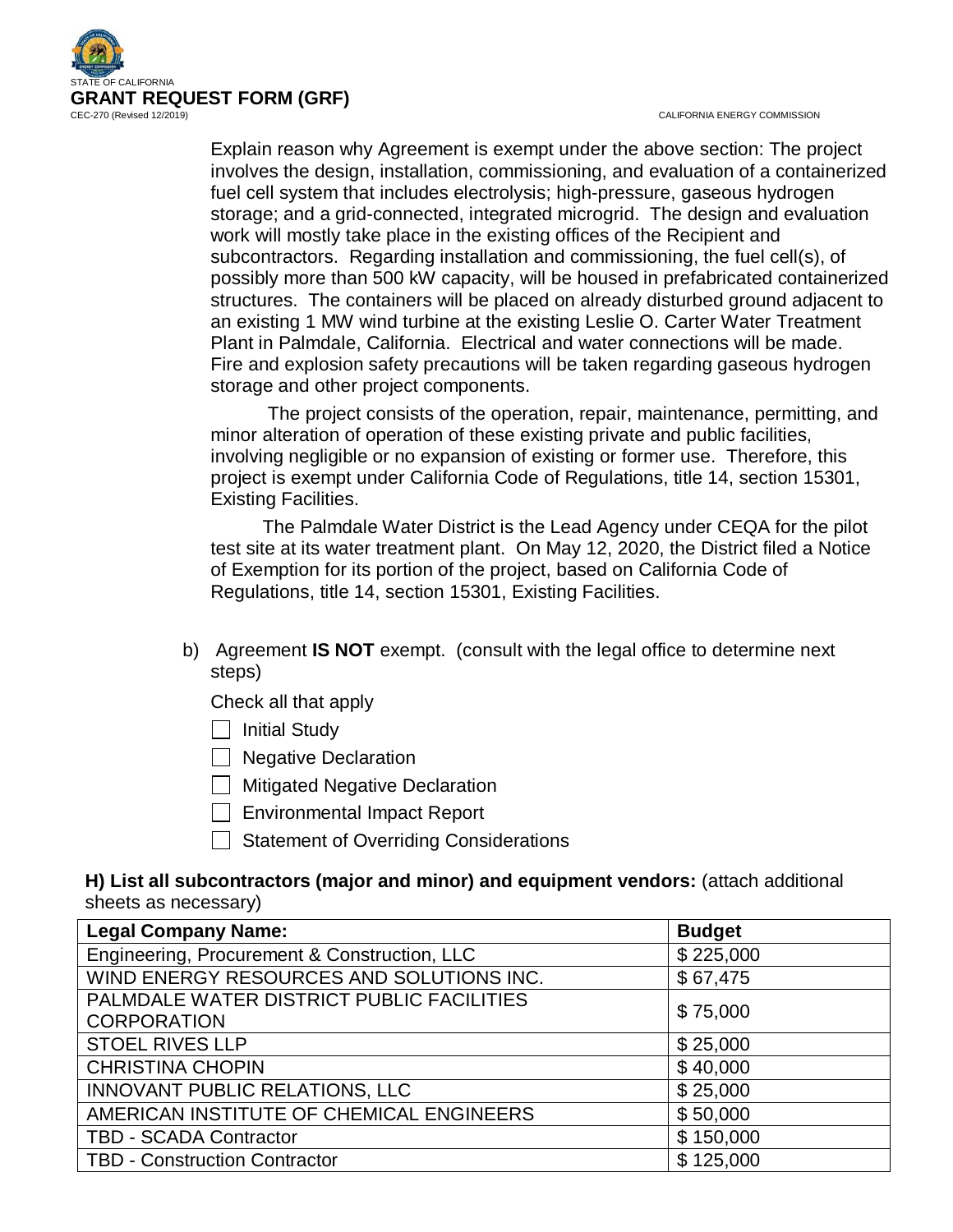CALIFORNIA ENERGY COMMISSION

| <b>Legal Company Name:</b>    | <b>Budget</b>     |
|-------------------------------|-------------------|
| TBD - Installation Contractor | 75,000<br>ጥ<br>D. |

## **I) List all key partners: (attach additional sheets as necessary)**

| Legal Company Name: |  |  |
|---------------------|--|--|
|                     |  |  |
|                     |  |  |
|                     |  |  |
|                     |  |  |

## **J) Budget Information**

| <b>Funding Source</b> | <b>Funding Year of</b><br>Appropriation | <b>Budget List</b><br><b>Number</b> | <b>Amount</b> |
|-----------------------|-----------------------------------------|-------------------------------------|---------------|
| <b>EPIC</b>           | 18-19                                   | 301.001F                            | \$1,275,475   |
|                       |                                         |                                     |               |
|                       |                                         |                                     |               |
|                       |                                         |                                     |               |
|                       |                                         |                                     |               |
|                       |                                         |                                     |               |

R&D Program Area: ESRO: ETSI TOTAL: \$1,275,475

Explanation for "Other" selection

Reimbursement Contract #: Federal Agreement #:

# **K) Recipient's Contact Information**

## **1. Recipient's Administrator/Officer**

Name: Gordon Dash Address: 2869 Historic Decatur Rd

City, State, Zip: San Diego, CA 92106-6176 Phone: 281-703-9224 E-Mail: Gordon@dash2energy.com

## **2. Recipient's Project Manager** Name: Gordon Dash

Address: 2869 Historic Decatur Rd

City, State, Zip: San Diego, CA 92106-6176 Phone: 281-703-9224 E-Mail: Gordon@dash2energy.com

## **L) Selection Process Used**

- $\boxtimes$  Competitive Solicitation Solicitation #: GFO-19-305
- $\Box$  First Come First Served Solicitation Solicitation #:

# **M) The following items should be attached to this GRF**

- 1. Exhibit A, Scope of Work  $\boxtimes$  Attached
- 2. Exhibit B, Budget Detail  $\boxtimes$  Attached
- 3. CEC 105, Questionnaire for Identifying Conflicts  $\boxtimes$  Attached
- 
- -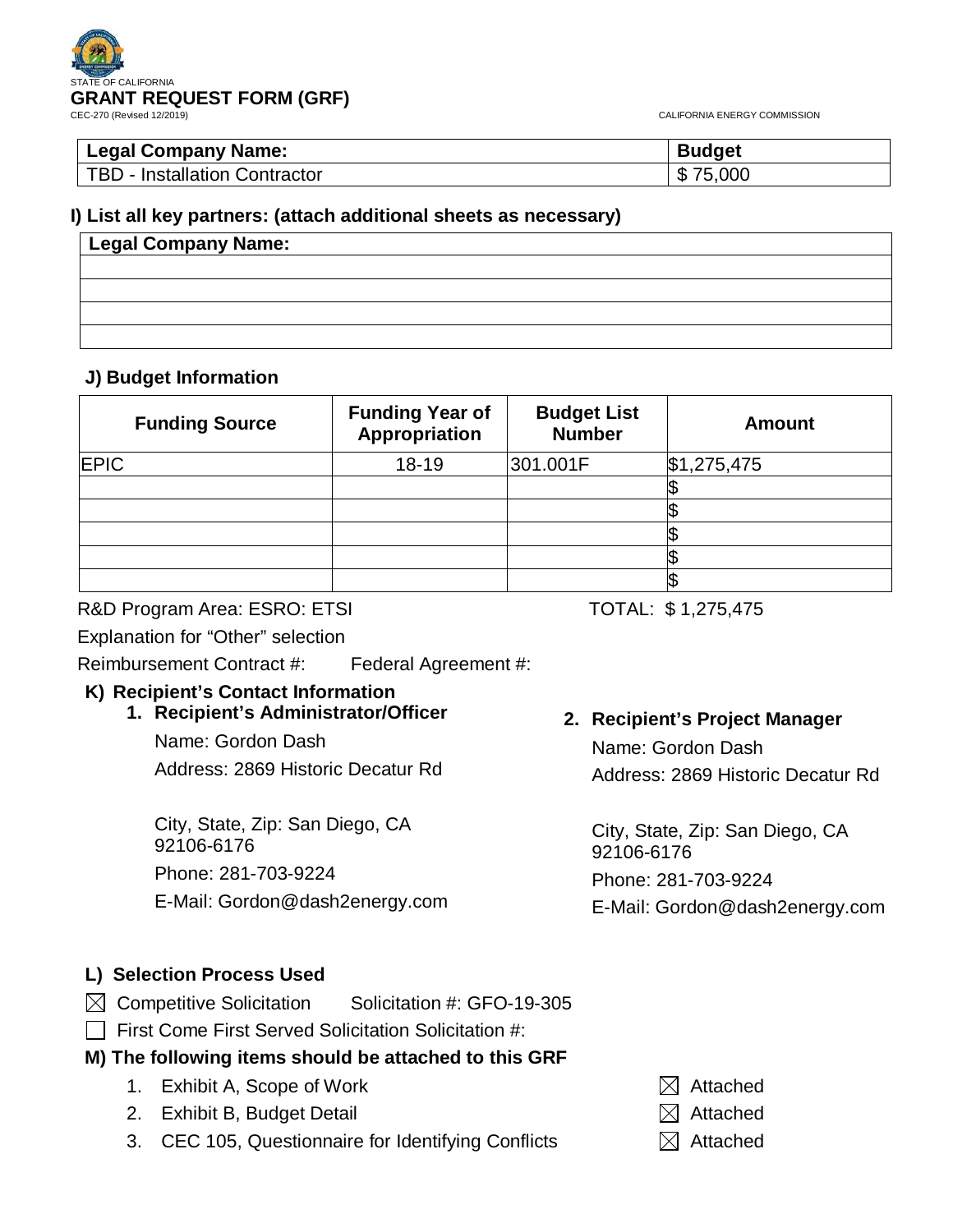| <b>STATE OF CALIFORNIA</b><br><b>GRANT REQUEST FORM (GRF)</b><br>CEC-270 (Revised 12/2019)<br><b>Recipient Resolution</b><br>4.<br><b>CEQA Documentation</b><br>5. | N/A         | CALIFORNIA ENERGY COMMISSION<br>Attached<br>Attached |
|--------------------------------------------------------------------------------------------------------------------------------------------------------------------|-------------|------------------------------------------------------|
|                                                                                                                                                                    | N/A         |                                                      |
| <b>Agreement Manager</b>                                                                                                                                           | <b>Date</b> |                                                      |
| <b>Office Manager</b>                                                                                                                                              | <b>Date</b> |                                                      |

**\_\_\_\_\_\_\_\_\_\_\_\_\_\_\_\_\_\_\_\_\_\_\_\_\_\_\_ \_\_\_\_\_\_\_\_\_\_\_\_\_\_ Deputy Director Date**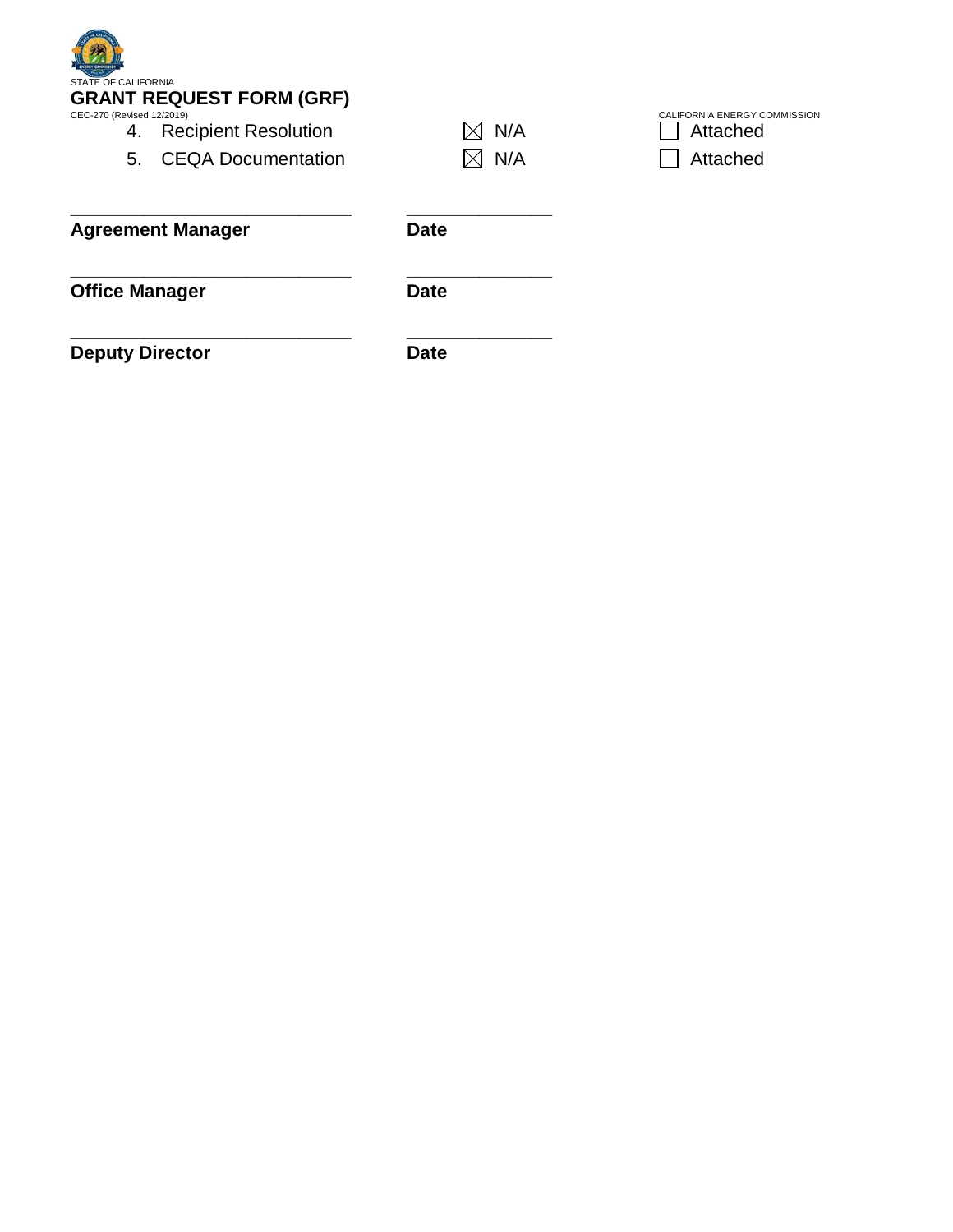## **I. TASK ACRONYM/TEM LISTS**

## **A. Task List**

| Task #        | CPR <sup>1</sup> | <b>Task Name</b>                                   |
|---------------|------------------|----------------------------------------------------|
|               |                  | <b>General Project Tasks</b>                       |
| $\mathcal{P}$ |                  | <b>Technical Feasibility</b>                       |
| 3             |                  | <b>Detailed Design Phase</b>                       |
|               |                  | Safety Plan                                        |
| 5             | X                | Procurement, Construction, and Commissioning       |
| 6             |                  | Operate, Enhance, and Optimize the Hydrogen System |
|               |                  | Independent Measurement and Verification           |
| 8             |                  | <b>Evaluation of Project Benefits</b>              |
| 9             |                  | Technology/Knowledge Transfer Activities           |

#### **B. Acronym/Term List**

| <b>Acronym/Term</b> | <b>Meaning</b>                      |
|---------------------|-------------------------------------|
| <b>CAM</b>          | <b>Commission Agreement Manager</b> |
| CAO                 | <b>Commission Agreement Officer</b> |
| <b>CPR</b>          | <b>Critical Project Review</b>      |
| <b>GHG</b>          | <b>Greenhouse Gas</b>               |
| M&V                 | Measurement and Verification        |
| <b>MOC</b>          | Management of Change                |
| <b>TAC</b>          | <b>Technical Advisory Committee</b> |

## **II. PURPOSE OF AGREEMENT, PROBLEM/SOLUTION STATEMENT, AND GOALS AND OBJECTIVES**

## **A. Purpose of Agreement**

The purpose of this Agreement is to fund the development and deployment of a hydrogen energy storage system project. This project will test and validate the integration of the hydrogen energy storage systems with renewable generation and a microgrid that will manage charging and discharging of the entire system.

#### **B. Problem/ Solution Statement**

#### **Problem**

 $\overline{a}$ 

As companies investigate ways to reduce energy consumption, protect themselves from rising energy costs and increased peak demand charges, distributed generation resources play a critical role. Many companies are faced with greater challenges such as limited capacity on distribution circuits minimizing the amount of distributed generation they can install. Hydrogen can play a role in solving this problem, but there is an urgent need for new business models that enable cost-

<sup>1</sup> Please see subtask 1.3 in Part III of the Scope of Work (General Project Tasks) for a description of Critical Project Review (CPR) Meetings.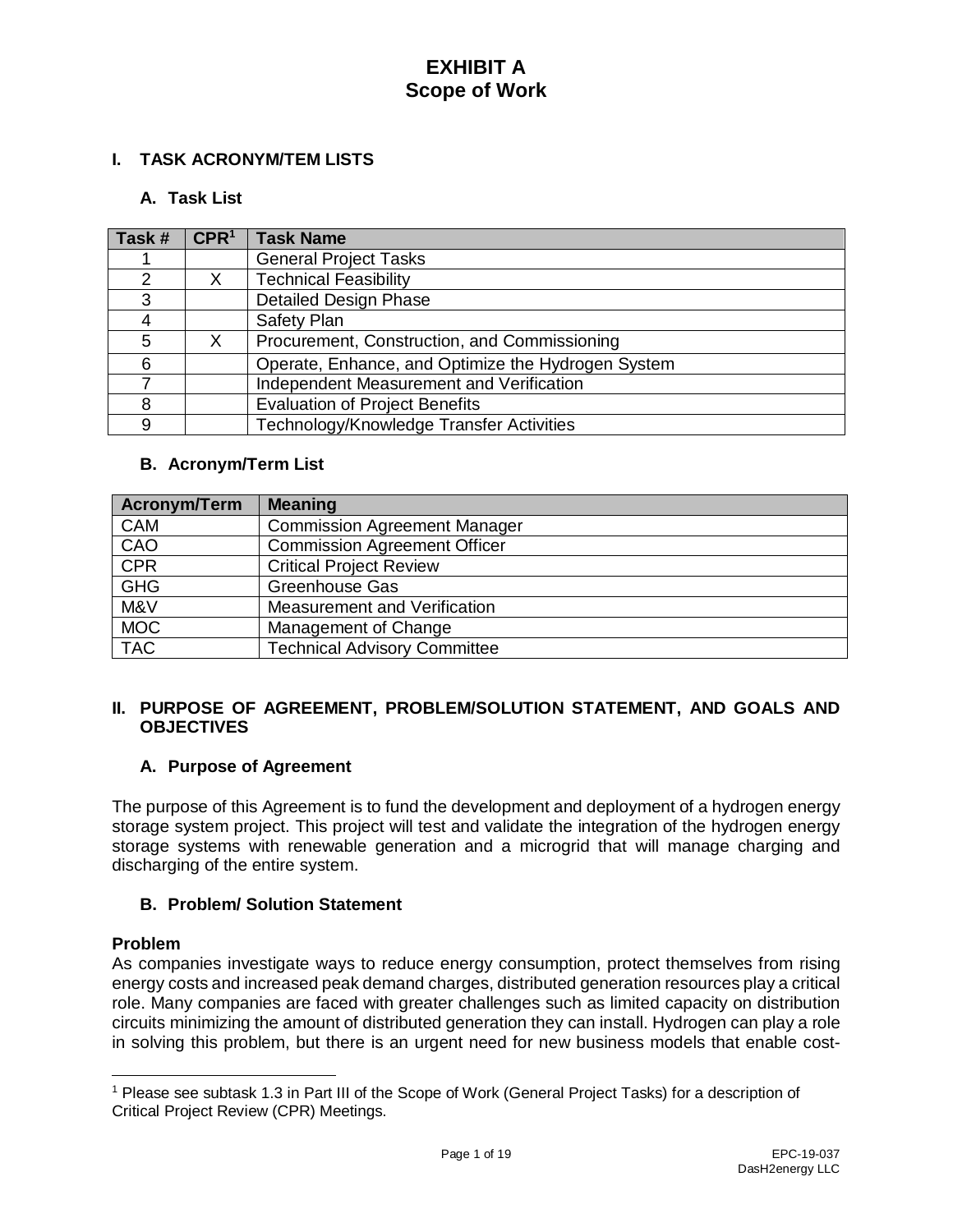effective implementation of hydrogen-based energy storage systems. Additionally, growing climate impacts especially intensifying wildfires have created the need for local resilience for longduration storage in excess of 24 hours.

#### **Solution**

This project will field test and validate an integrated, grid-connected, hydrogen-based energy storage system. The project is intended to validate the hydrogen system's potential for: increasing grid reliability, reducing demand charges, reducing interconnection costs, deferring distribution upgrades, and increasing penetration of distributed renewable energy systems on the grid. According to the Recipient, the project will leverage innovative business models and utilize the performance data collected to develop a financeable hydrogen product offering with predictable revenue streams for customer side of the meter applications that can scale across the state once validated in the field. In addition, the hydrogen system will have long duration storage capabilities, providing energy resiliency during public power safety shutdowns.

## **C. Goals and Objectives of the Agreement**

## **Agreement Goals**

 $\overline{a}$ 

The goals of this Agreement are to:

- Design and develop an integrated hydrogen energy storage system that validates the system cost and benefits in a customer side of the meter application.
- Demonstrate cost-effective approaches to improving energy resilience and achieving SB 350, SB100, AB 2514 and SB 1369 goals.
- Optimize and improve the economic attractiveness of existing clean energy assets.
- Provide strategies for scaled adoption of hydrogen energy storage.
- Share project implementation lessons learned around hydrogen safety and protocols for stationary storage applications that can inform streamlining of the permitting process for cities and counties in California.

Ratepayer Benefits:<sup>2</sup> This Agreement is intended to result in the ratepayer benefits of validating the hydrogen energy system's energy resiliency, cost and safety. This project is intended to validate the hydrogen system's potential for integrating distributed energy resources, such as wind or solar, to serve as a base load resource in a customer side of the meter application. The project is intended to validate the hydrogen system's potential for stabilizing renewable energy generation and lowering of costs to ratepayers. According to the Recipient, the project will validate the hydrogen system's ability to provide cost savings and price stability in a customer side of the meter application. Lessons learned through this project will inform the development of innovative business models and help identify best practice to support further hydrogen system deployment in the State of California.

Technological Advancement and Breakthroughs:<sup>3</sup> This Agreement is intended to lead to technological advancement and breakthroughs to overcome barriers to the achievement of the

<sup>&</sup>lt;sup>2</sup> California Public Resources Code, Section 25711.5(a) requires projects funded by the Electric Program Investment Charge (EPIC) to result in ratepayer benefits. The California Public Utilities Commission, which established the EPIC in 2011, defines ratepayer benefits as greater reliability, lower costs, and increased safety (See CPUC "Phase 2" Decision 12-05-037 at page 19, May 24, 2012,

http://docs.cpuc.ca.gov/PublishedDocs/WORD\_PDF/FINAL\_DECISION/167664.PDF).

<sup>&</sup>lt;sup>3</sup> California Public Resources Code, Section 25711.5(a) also requires EPIC-funded projects to lead to technological advancement and breakthroughs to overcome barriers that prevent the achievement of the state's statutory and energy goals.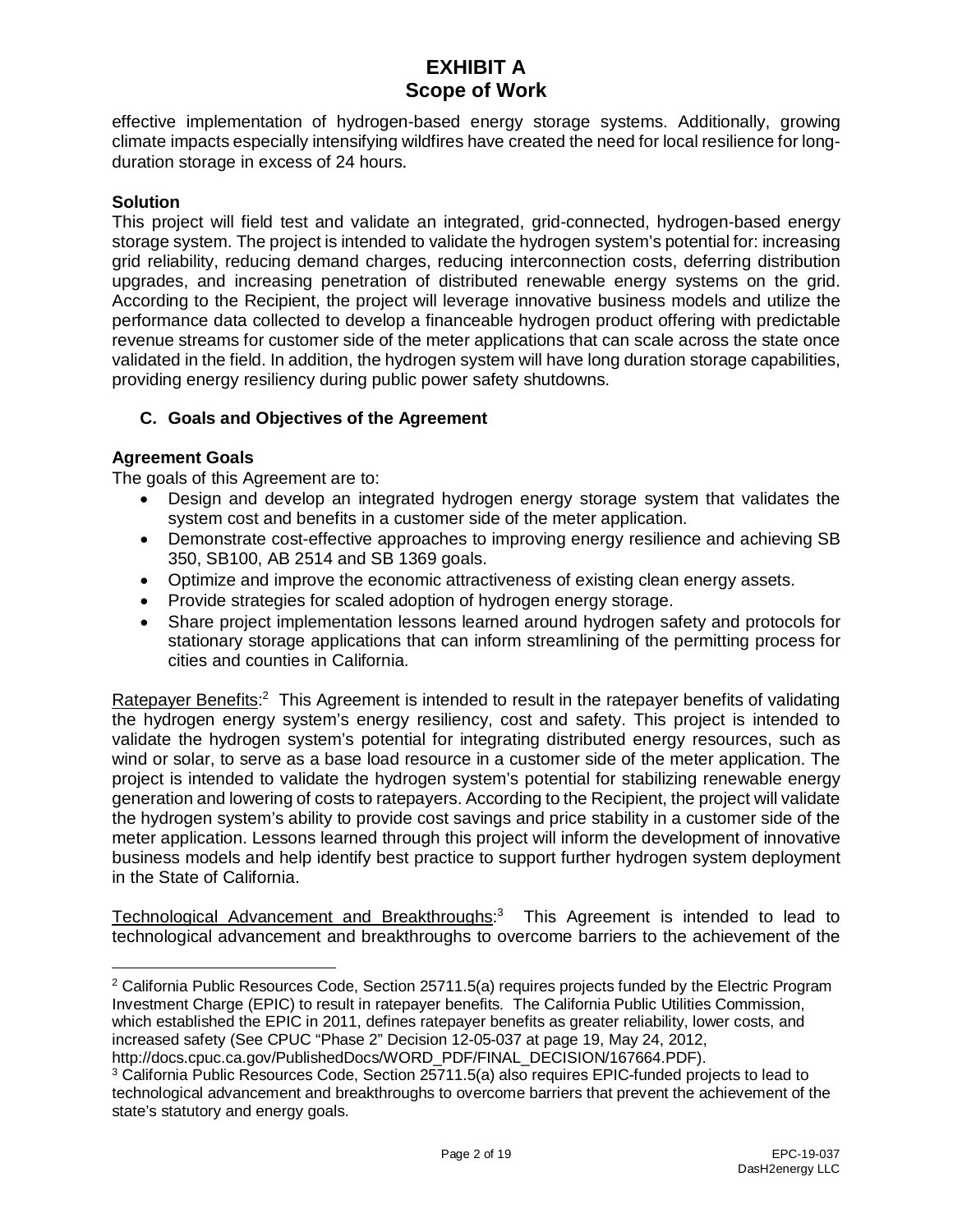State of California's statutory energy goals by the integration of hydrogen storage and renewable energy systems, and is intended to validate new business models that have the potential to overcome deployment barriers to enable hydrogen technology to support the achievement of the State of California's statutory energy goals. In addition, the project is intended to act as a demonstration for promising technical solutions to distribution deferral upgrades that limit the amount of renewable energy that can be deployed on the grid.

### **Agreement Objectives**

The objectives of this Agreement are to:

- Design and construct an integrated hydrogen energy storage system and pilot a new power purchase arrangement that can provide electricity bill savings in a customer side of the meter application.
- The performance of the hydrogen energy system will be validated against the following key metrics:
	- o The project will demonstrate a customer energy bill cost reduction and emissions reduction relative to the customer's historical energy usage.
		- The site host will save in excess of:
			- $\checkmark$  \$18,000 from peak demand, and
			- $\checkmark$  \$10,500 from energy arbitrage annually.
		- **The project will reduce carbon emissions by:** 
			- $\checkmark$  133,225 pounds carbon dioxide equivalent.
	- $\circ$  The project will demonstrate energy resiliency during a simulated grid outage at the customer site for a period of 24 hours.
	- o The project will perform a technical assessment of distribution network deferral benefits enabled by the hydrogen system, by evaluating the amount of additional generation that may be connectable at the site relative to the customer site's existing (pre-project) capacity limit.

## **III. TASK 1 GENERAL PROJECT TASKS**

## **PRODUCTS**

## **Subtask 1.1 Products**

The goal of this subtask is to establish the requirements for submitting project products (e.g., reports, summaries, plans, and presentation materials). Unless otherwise specified by the Commission Agreement Manager (CAM), the Recipient must deliver products as required below by the dates listed in the **Project Schedule (Part V).** Products that require a draft version are indicated by marking **"(draft and final)"** after the product name in the "Products" section of the task/subtask. If "(draft and final)" does not appear after the product name, only a final version of the product is required. With respect to due dates within this Scope of Work, **"days"** means working days.

#### **The Recipient shall:**

For products that require a draft version, including the Final Report Outline and Final Report

• Submit all draft products to the CAM for review and comment in accordance with the Project Schedule (Part V). The CAM will provide written comments to the Recipient on the draft product within 15 days of receipt, unless otherwise specified in the task/subtask for which the product is required.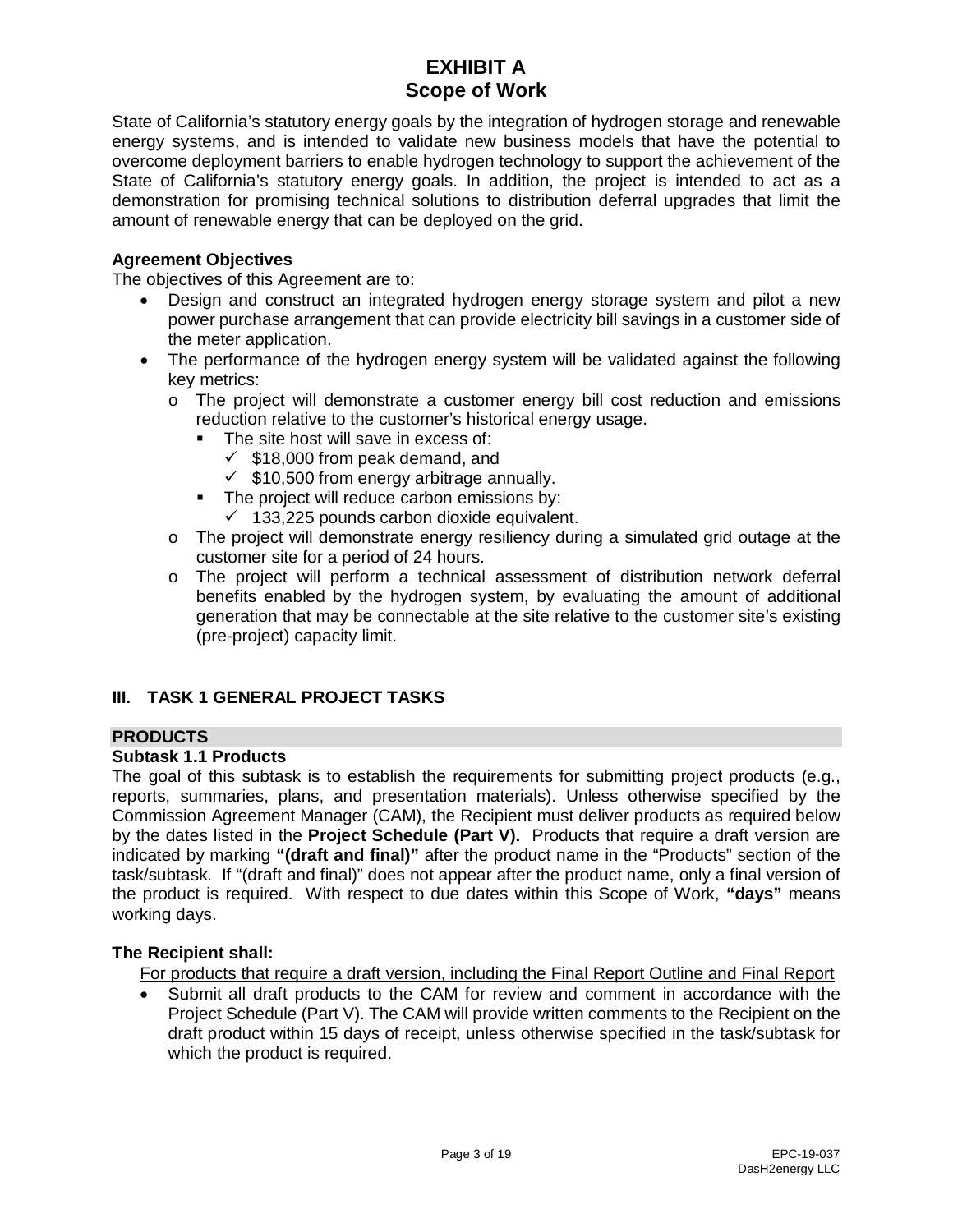- Consider incorporating all CAM comments into the final product. If the Recipient disagrees with any comment, provide a written response explaining why the comment was not incorporated into the final product.
- Submit the revised product and responses to comments within 10 days of notice by the CAM, unless the CAM specifies a longer time period, or approves a request for additional time.

For products that require a final version only

• Submit the product to the CAM for acceptance. The CAM may request minor revisions or explanations prior to acceptance.

For all products

• Submit all data and documents required as products in accordance with the following Instructions for Submitting Electronic Files and Developing Software:

#### o **Electronic File Format**

 Submit all data and documents required as products under this Agreement in an electronic file format that is fully editable and compatible with the Energy Commission's software and Microsoft (MS)-operating computing platforms, or with any other format approved by the CAM. Deliver an electronic copy of the full text of any Agreement data and documents in a format specified by the CAM, such as memory stick or CD-ROM.

The following describes the accepted formats for electronic data and documents provided to the Energy Commission as products under this Agreement, and establishes the software versions that will be required to review and approve all software products:

- Data sets will be in MS Access or MS Excel file format (version 2007 or later), or any other format approved by the CAM.
- Text documents will be in MS Word file format, version 2007 or later.
- Documents intended for public distribution will be in PDF file format.
- **The Recipient must also provide the native Microsoft file format.**
- Project management documents will be in Microsoft Project file format, version 2007 or later.

#### o **Software Application Development**

Use the following standard Application Architecture components in compatible versions for any software application development required by this Agreement (e.g., databases, models, modeling tools), unless the CAM approves other software applications such as open source programs:

- Microsoft ASP.NET framework (version 3.5 and up). Recommend 4.0.
- Microsoft Internet Information Services (IIS), (version 6 and up) Recommend 7.5.
- Visual Studio.NET (version 2008 and up). Recommend 2010.
- C# Programming Language with Presentation (UI), Business Object and Data Layers.
- **SQL (Structured Query Language).**
- Microsoft SQL Server 2008, Stored Procedures. Recommend 2008 R2.
- Microsoft SQL Reporting Services. Recommend 2008 R2.
- **XML** (external interfaces).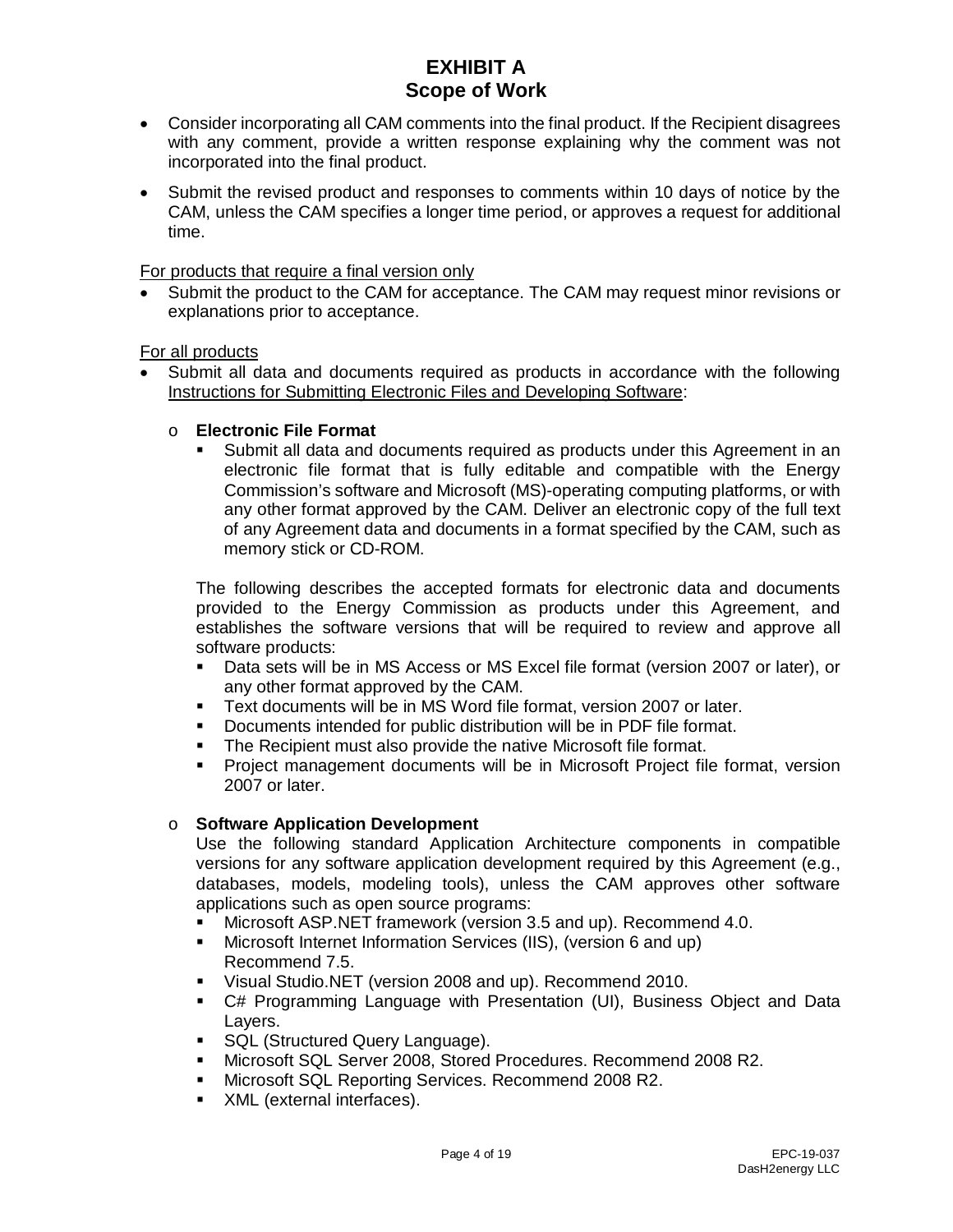Any exceptions to the Electronic File Format requirements above must be approved in writing by the CAM. The CAM will consult with the Energy Commission's Information Technology Services Branch to determine whether the exceptions are allowable.

#### *MEETINGS*

#### **Subtask 1.2 Kick-off Meeting**

The goal of this subtask is to establish the lines of communication and procedures for implementing this Agreement.

#### **The Recipient shall:**

• Attend a "Kick-off" meeting with the CAM, the Commission Agreement Officer (CAO), and any other Energy Commission staff relevant to the Agreement. The Recipient will bring its Project Manager and any other individuals designated by the CAM to this meeting. The administrative and technical aspects of the Agreement will be discussed at the meeting. Prior to the meeting, the CAM will provide an agenda to all potential meeting participants. The meeting may take place in person or by electronic conferencing (e.g., WebEx), with approval of the CAM.

The administrative portion of the meeting will include discussion of the following:

- o Terms and conditions of the Agreement;
- o Administrative products (subtask 1.1);
- o CPR meetings (subtask 1.3);
- o Match fund documentation (subtask 1.7);
- o Permit documentation (subtask 1.8);
- o Subcontracts (subtask 1.9); and
- o Any other relevant topics.

The technical portion of the meeting will include discussion of the following:

- o The CAM's expectations for accomplishing tasks described in the Scope of Work;
- o An updated Project Schedule;
- o Technical products (subtask 1.1);
- o Progress reports and invoices (subtask 1.5);
- o Final Report (subtask 1.6);
- o Technical Advisory Committee meetings (subtasks 1.10 and 1.11); and
- o Any other relevant topics.
- Provide an *Updated Project Schedule, List of Match Funds,* and *List of Permits*, as needed to reflect any changes in the documents.

#### **The CAM shall:**

- Designate the date and location of the meeting.
- Send the Recipient a *Kick-off Meeting Agenda*.

#### **Recipient Products:**

- Updated Project Schedule *(if applicable)*
- Updated List of Match Funds *(if applicable)*
- Updated List of Permits *(if applicable)*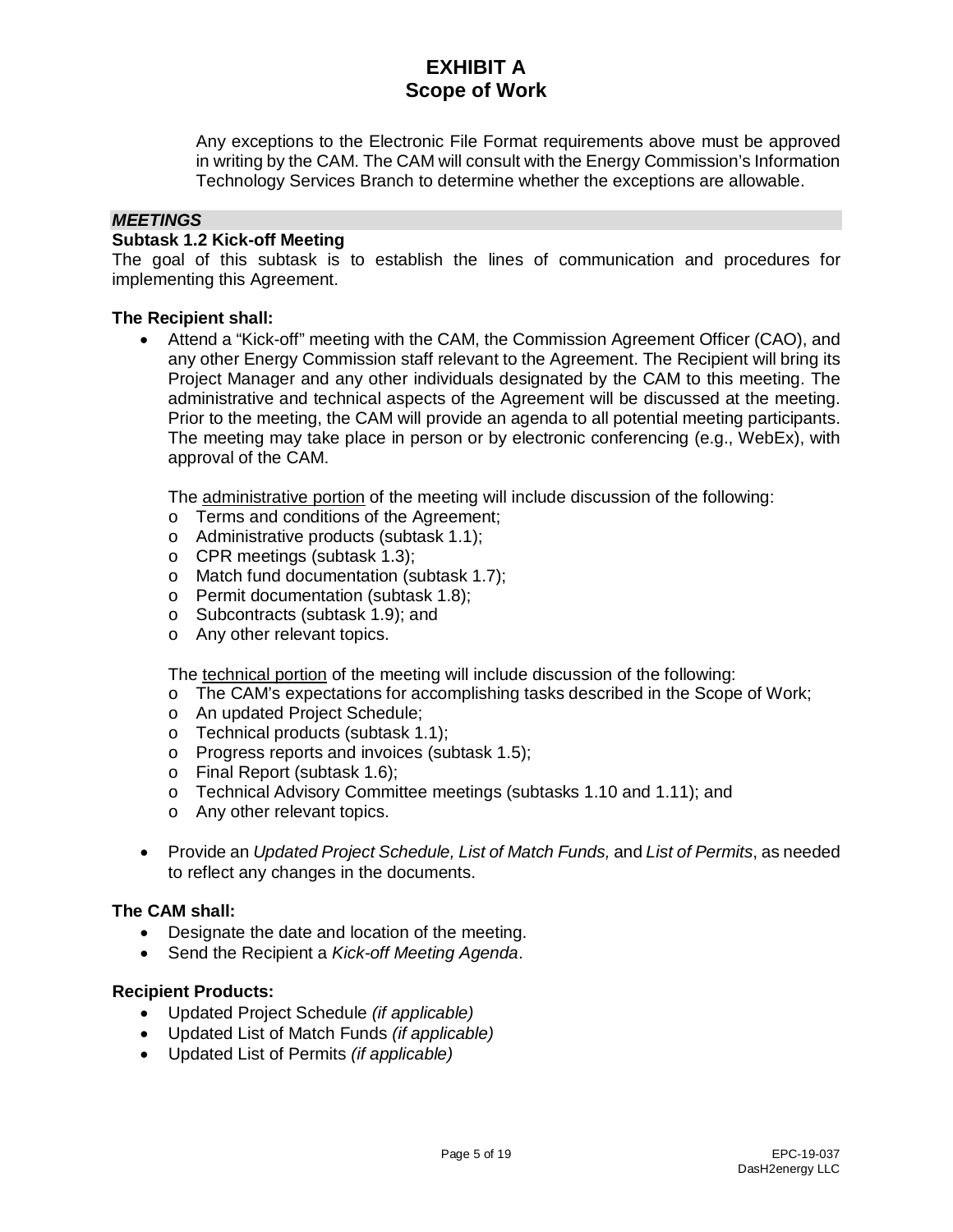#### **CAM Product:**

• Kick-off Meeting Agenda

#### **Subtask 1.3 Critical Project Review (CPR) Meetings**

The goal of this subtask is to determine if the project should continue to receive Energy Commission funding, and if so whether any modifications must be made to the tasks, products, schedule, or budget. CPR meetings provide the opportunity for frank discussions between the Energy Commission and the Recipient. As determined by the CAM, discussions may include project status, challenges, successes, advisory group findings and recommendations, final report preparation, and progress on technical transfer and production readiness activities (if applicable). Participants will include the CAM and the Recipient, and may include the CAO and any other individuals selected by the CAM to provide support to the Energy Commission.

CPR meetings generally take place at key, predetermined points in the Agreement, as determined by the CAM and as shown in the Task List on page 1 of this Exhibit. However, the CAM may schedule additional CPR meetings as necessary. The budget will be reallocated to cover the additional costs borne by the Recipient, but the overall Agreement amount will not increase. CPR meetings generally take place at the Energy Commission, but they may take place at another location, or may be conducted via electronic conferencing (e.g., WebEx) as determined by the CAM.

#### **The Recipient shall:**

- Prepare a *CPR Report* for each CPR meeting that: (1) discusses the progress of the Agreement toward achieving its goals and objectives; and (2) includes recommendations and conclusions regarding continued work on the project.
- Submit the CPR Report along with any other *Task Products* that correspond to the technical task for which the CPR meeting is required (i.e., if a CPR meeting is required for Task 2, submit the Task 2 products along with the CPR Report).
- Attend the CPR meeting.
- Present the CPR Report and any other required information at each CPR meeting.

#### **The CAM shall:**

- Determine the location, date, and time of each CPR meeting with the Recipient's input.
- Send the Recipient a *CPR Agenda* and a *List of Expected CPR Participants* in advance of the CPR meeting. If applicable, the agenda will include a discussion of match funding and permits.
- Conduct and make a record of each CPR meeting. Provide the Recipient with a *Schedule for Providing a Progress Determination* on continuation of the project.
- Determine whether to continue the project, and if so whether modifications are needed to the tasks, schedule, products, or budget for the remainder of the Agreement. If the CAM concludes that satisfactory progress is not being made, this conclusion will be referred to the Deputy Director of the Energy Research and Development Division.
- Provide the Recipient with a *Progress Determination* on continuation of the project, in accordance with the schedule. The Progress Determination may include a requirement that the Recipient revise one or more products.

### **Recipient Products:**

- CPR Report(s)
- Task Products (draft and/or final as specified in the task)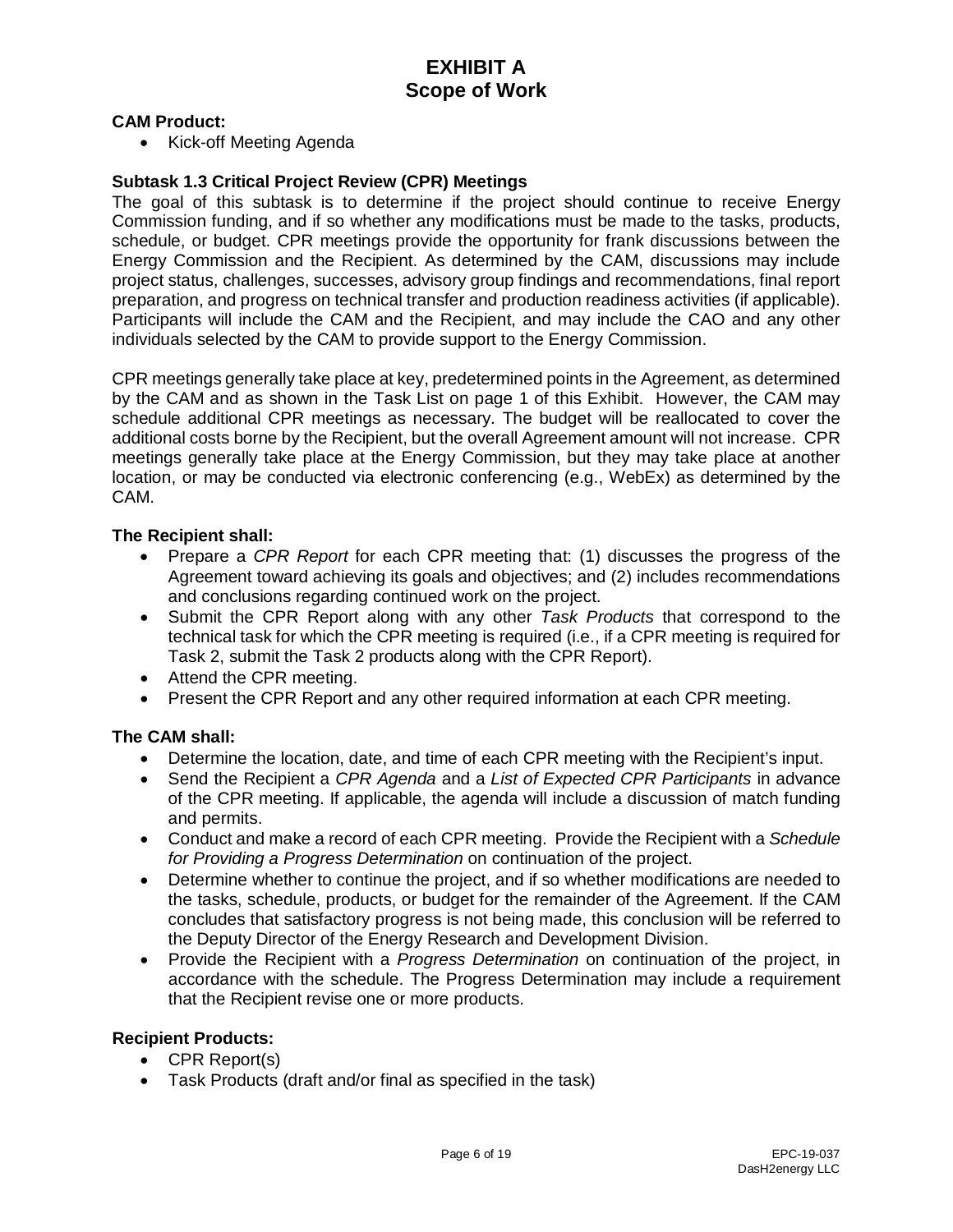## **CAM Products:**

- CPR Agenda
- List of Expected CPR Participants
- Schedule for Providing a Progress Determination
- Progress Determination

## **Subtask 1.4 Final Meeting**

The goal of this subtask is to complete the closeout of this Agreement.

#### **The Recipient shall:**

• Meet with Energy Commission staff to present project findings, conclusions, and recommendations. The final meeting must be completed during the closeout of this Agreement. This meeting will be attended by the Recipient and CAM, at a minimum. The meeting may occur in person or by electronic conferencing (e.g., WebEx), with approval of the CAM.

The technical and administrative aspects of Agreement closeout will be discussed at the meeting, which may be divided into two separate meetings at the CAM's discretion.

- $\circ$  The technical portion of the meeting will involve the presentation of findings, conclusions, and recommended next steps (if any) for the Agreement. The CAM will determine the appropriate meeting participants.
- $\circ$  The administrative portion of the meeting will involve a discussion with the CAM and the CAO of the following Agreement closeout items:
	- Disposition of any state-owned equipment.
	- Need to file a Uniform Commercial Code Financing Statement (Form UCC-1) regarding the Energy Commission's interest in patented technology.
	- The Energy Commission's request for specific "generated" data (not already provided in Agreement products).
	- Need to document the Recipient's disclosure of "subject inventions" developed under the Agreement.
	- "Surviving" Agreement provisions such as repayment provisions and confidential products.
	- **Final invoicing and release of retention.**
- Prepare a *Final Meeting Agreement Summary* that documents any agreement made between the Recipient and Commission staff during the meeting.
- Prepare a *Schedule for Completing Agreement Closeout Activities*.
- Provide *All Draft and Final Written Products* on a CD-ROM or USB memory stick, organized by the tasks in the Agreement.

#### **Products:**

- Final Meeting Agreement Summary *(if applicable)*
- Schedule for Completing Agreement Closeout Activities
- All Draft and Final Written Products

## *REPORTS AND INVOICES*

#### **Subtask 1.5 Progress Reports and Invoices**

The goals of this subtask are to: (1) periodically verify that satisfactory and continued progress is made towards achieving the project objectives of this Agreement; and (2) ensure that invoices contain all required information and are submitted in the appropriate format.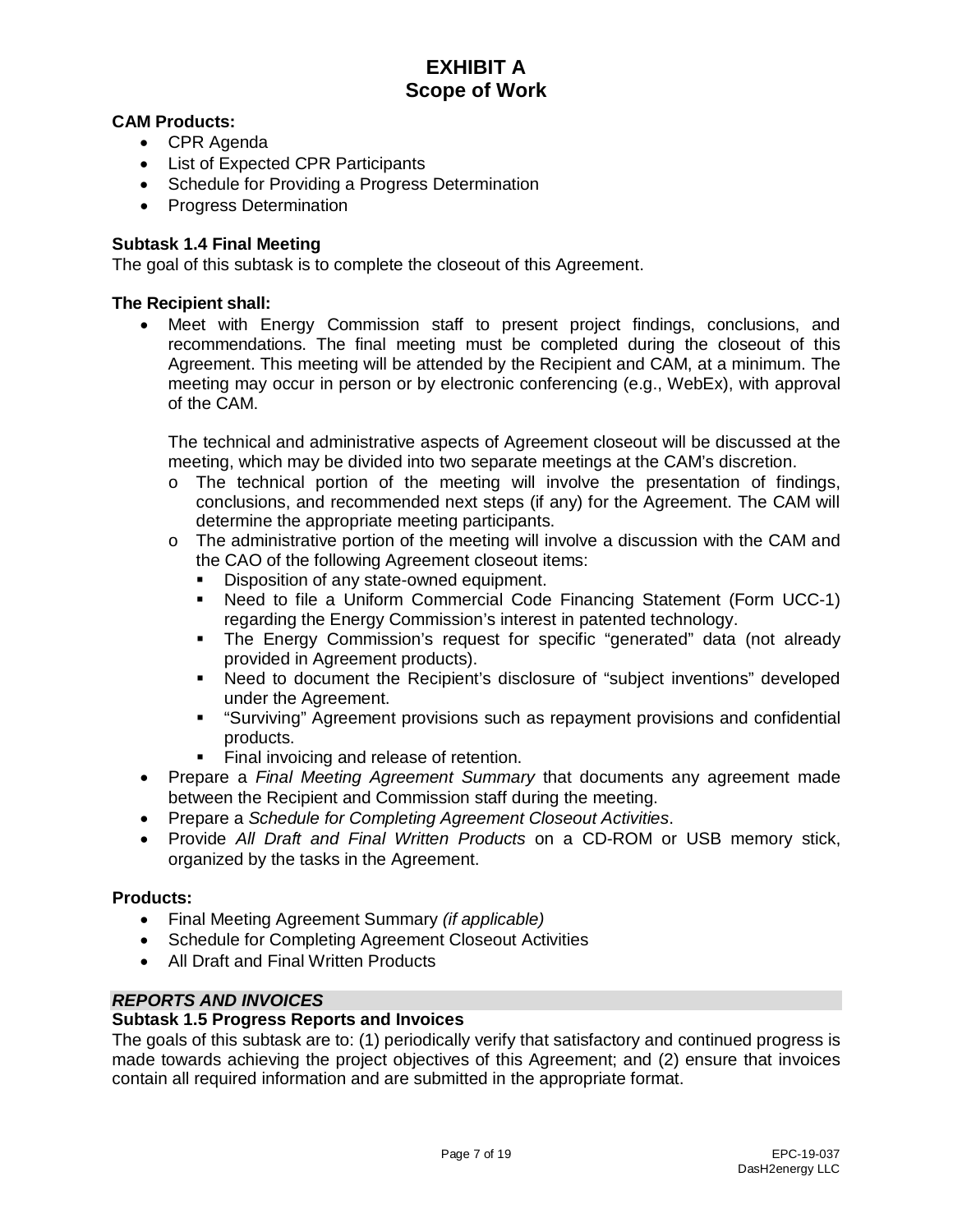## **The Recipient shall:**

- Submit a monthly *Progress Report* to the CAM. Each progress report must:
	- o Summarize progress made on all Agreement activities as specified in the scope of work for the preceding month, including accomplishments, problems, milestones, products, schedule, fiscal status, and an assessment of the ability to complete the Agreement within the current budget and any anticipated cost overruns. See the Progress Report Format Attachment for the recommended specifications.
- Submit a monthly or quarterly *Invoice* that follows the instructions in the "Payment of Funds" section of the terms and conditions, including a financial report on Match Fund and in-state expenditures.

#### **Products:**

- Progress Reports
- Invoices

## **Subtask 1.6 Final Report**

The goal of this subtask is to prepare a comprehensive Final Report that describes the original purpose, approach, results, and conclusions of the work performed under this Agreement. The CAM will review the Final Report, which will be due at least **two months** before the Agreement end date. When creating the Final Report Outline and the Final Report, the Recipient must use the Style Manual provided by the CAM.

#### **Subtask 1.6.1 Final Report Outline**

#### **The Recipient shall:**

• Prepare a *Final Report Outline* in accordance with the *Style Manual* provided by the CAM. *(See Task 1.1 for requirements for draft and final products.)*

#### **Recipient Products:**

• Final Report Outline (draft and final)

## **CAM Product:**

- Style Manual
- Comments on Draft Final Report Outline
- Acceptance of Final Report Outline

#### **Subtask 1.6.2 Final Report**

- Prepare a *Final Report* for this Agreement in accordance with the approved Final Report Outline, Style Manual, and Final Report Template provided by the CAM with the following considerations:
	- $\circ$  Ensure that the report includes the following items, in the following order:<br>  $\bullet$  Cover page (required)
		- Cover page (**required**)
		- Credits page on the reverse side of cover with legal disclaimer (**required**)
		- Acknowledgements page (optional)
		- Preface (**required**)
		- **-** Abstract, keywords, and citation page (**required**)<br>**-** Table of Contents (**required** followed by List of I
		- Table of Contents (**required**, followed by List of Figures and List of Tables, if needed)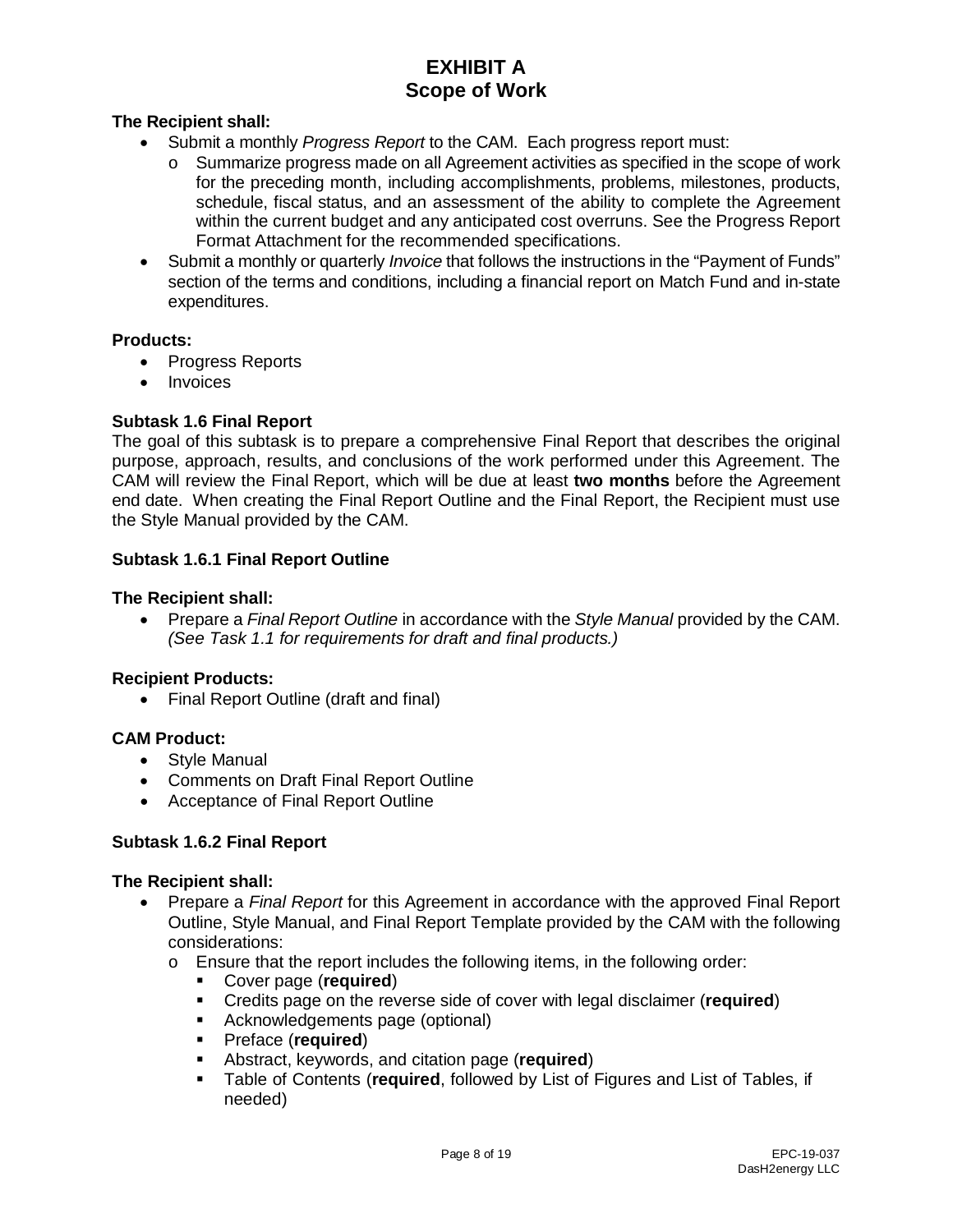- Executive summary (**required**)
- **Body of the report (required)**
- References (if applicable)
- Glossary/Acronyms (If more than 10 acronyms or abbreviations are used, it is required.)
- **Bibliography (if applicable)**
- Appendices (if applicable) (Create a separate volume if very large.)
- Attachments (if applicable)
- o Ensure that the document is written in the third person.
- o Ensure that the Executive Summary is understandable to the lay public.
	- Briefly summarize the completed work. Succinctly describe the project results and whether or not the project goals were accomplished.
	- **If Identify which specific ratepayers can benefit from the project results and** how they can achieve the benefits.
	- If it's necessary to use a technical term in the Executive Summary, provide a brief definition or explanation when the technical term is first used.
- o Follow the Style Guide format requirements for headings, figures/tables, citations, and acronyms/abbreviations.
- o Ensure that the document omits subjective comments and opinions. However, recommendations in the conclusion of the report are allowed.
- o Include a brief description of the project results in the Abstract.
- Submit a draft of the report to the CAM for review and comment. The CAM will provide written comments to the Recipient on the draft product within 15 days of receipt
- Consider incorporating all CAM comments into the Final Report. If the Recipient disagrees with any comment, provide a written response explaining why the comment was not incorporated into the final product
- Submit the revised Final Report and responses to comments within 10 days of notice by the CAM, unless the CAM specifies a longer time period or approves a request for additional time.
- Submit one bound copy of the *Final Report* to the CAM along with *Written Responses to Comments on the Draft Final Report*.

#### **Products**:

- Final Report (draft and final)
- Written Responses to Comments on the Draft Final Report

#### **CAM Product:**

• Written Comments on the Draft Final Report

#### *MATCH FUNDS, PERMITS, AND SUBCONTRACTS*

#### **Subtask 1.7 Match Funds**

The goal of this subtask is to ensure that the Recipient obtains any match funds planned for this Agreement and applies them to the Agreement during the Agreement term.

While the costs to obtain and document match funds are not reimbursable under this Agreement, the Recipient may spend match funds for this task. The Recipient may only spend match funds during the Agreement term, either concurrently or prior to the use of Energy Commission funds. Match funds must be identified in writing, and the Recipient must obtain any associated commitments before incurring any costs for which the Recipient will request reimbursement.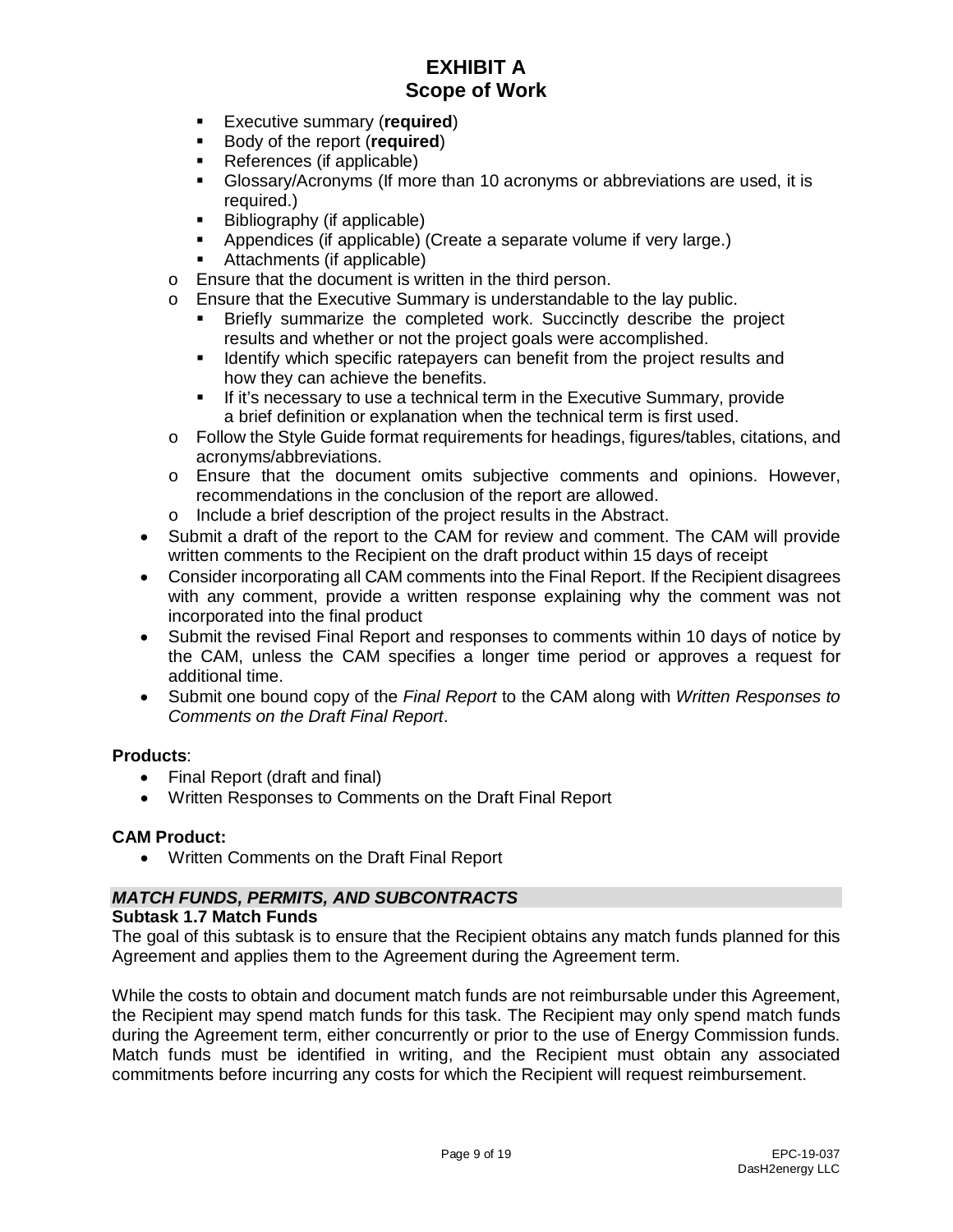### **The Recipient shall:**

• Prepare a *Match Funds Status Letter* that documents the match funds committed to this Agreement. If no match funds were part of the proposal that led to the Energy Commission awarding this Agreement and none have been identified at the time this Agreement starts, then state this in the letter.

If match funds were a part of the proposal that led to the Energy Commission awarding this Agreement, then provide in the letter:

- o A list of the match funds that identifies:
	- The amount of cash match funds, their source(s) (including a contact name, address, and telephone number), and the task(s) to which the match funds will be applied.
	- The amount of each in-kind contribution, a description of the contribution type (e.g., property, services), the documented market or book value, the source (including a contact name, address, and telephone number), and the task(s) to which the match funds will be applied. If the in-kind contribution is equipment or other tangible or real property, the Recipient must identify its owner and provide a contact name, address, telephone number, and the address where the property is located.
	- If different from the solicitation application, provide a letter of commitment from an authorized representative of each source of match funding that the funds or contributions have been secured.
- At the Kick-off meeting, discuss match funds and the impact on the project if they are significantly reduced or not obtained as committed. If applicable, match funds will be included as a line item in the progress reports and will be a topic at CPR meetings.
- Provide a *Supplemental Match Funds Notification Letter* to the CAM of receipt of additional match funds.
- Provide a *Match Funds Reduction Notification Letter* to the CAM if existing match funds are reduced during the course of the Agreement. Reduction of match funds may trigger a CPR meeting.

## **Products:**

- Match Funds Status Letter
- Supplemental Match Funds Notification Letter *(if applicable)*
- Match Funds Reduction Notification Letter *(if applicable)*

#### **Subtask 1.8 Permits**

The goal of this subtask is to obtain all permits required for work completed under this Agreement in advance of the date they are needed to keep the Agreement schedule on track. Permit costs and the expenses associated with obtaining permits are not reimbursable under this Agreement, with the exception of costs incurred by University of California recipients. Permits must be identified and obtained before the Recipient may incur any costs related to the use of the permit(s) for which the Recipient will request reimbursement.

- Prepare a *Permit Status Letter* that documents the permits required to conduct this Agreement. If no permits are required at the start of this Agreement, then state this in the letter. If permits will be required during the course of the Agreement, provide in the letter:
	- $\circ$  A list of the permits that identifies: (1) the type of permit; and (2) the name, address, and telephone number of the permitting jurisdictions or lead agencies.
	- o The schedule the Recipient will follow in applying for and obtaining the permits.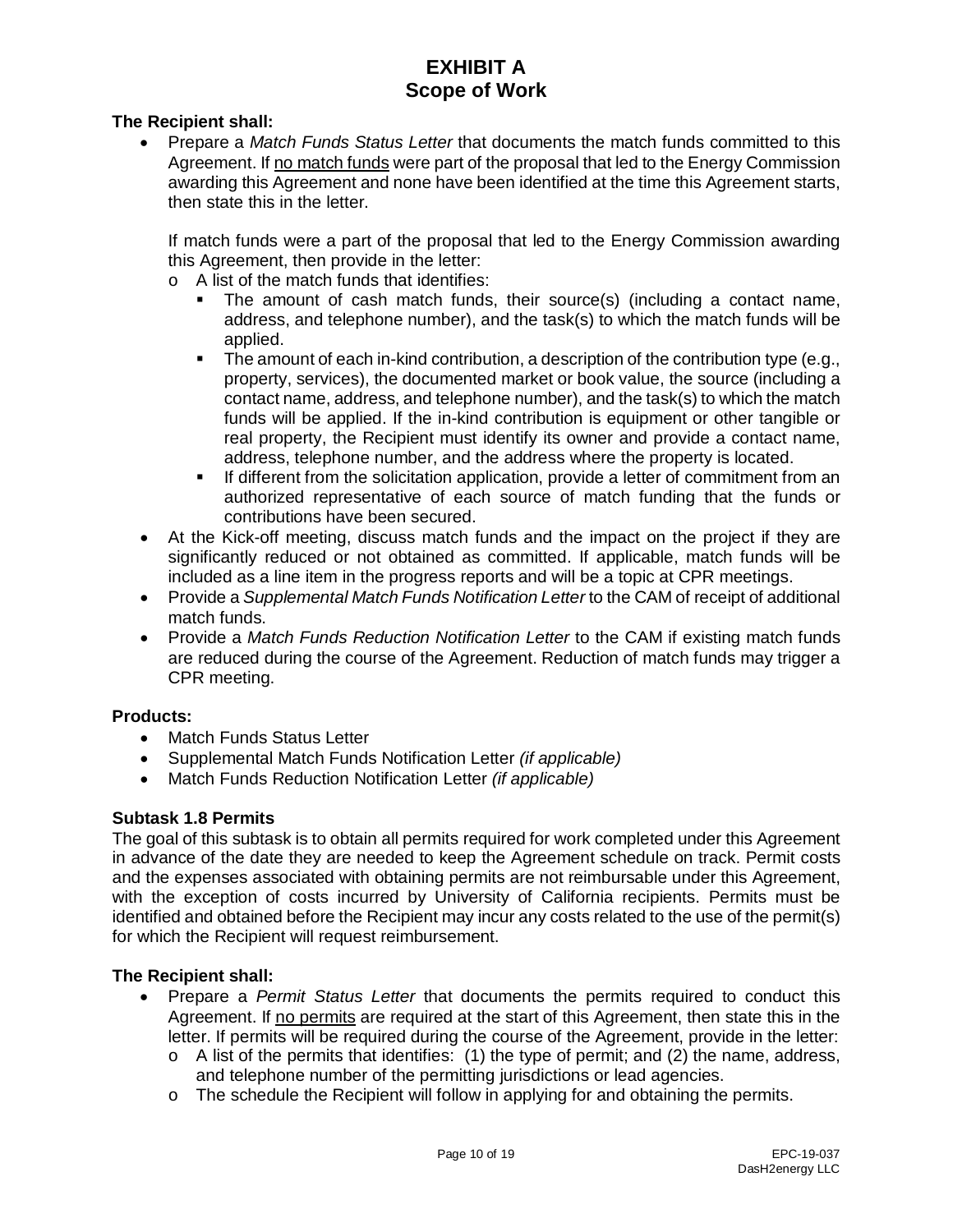The list of permits and the schedule for obtaining them will be discussed at the Kick-off meeting (subtask 1.2), and a timetable for submitting the updated list, schedule, and copies of the permits will be developed. The impact on the project if the permits are not obtained in a timely fashion or are denied will also be discussed. If applicable, permits will be included as a line item in progress reports and will be a topic at CPR meetings.

- If during the course of the Agreement additional permits become necessary, then provide the CAM with an *Updated List of Permits* (including the appropriate information on each permit) and an *Updated Schedule for Acquiring Permits*.
- Send the CAM a *Copy of Each Approved Permit*.
- If during the course of the Agreement permits are not obtained on time or are denied, notify the CAM within 5 days. Either of these events may trigger a CPR meeting.

## **Products:**

- Permit Status Letter
- Updated List of Permits *(if applicable)*
- Updated Schedule for Acquiring Permits *(if applicable)*
- Copy of Each Approved Permit *(if applicable)*

## **Subtask 1.9 Subcontracts**

The goals of this subtask are to: (1) procure subcontracts required to carry out the tasks under this Agreement; and (2) ensure that the subcontracts are consistent with the terms and conditions of this Agreement.

#### **The Recipient shall:**

- Manage and coordinate subcontractor activities in accordance with the requirements of this Agreement.
- Incorporate this Agreement by reference into each subcontract.
- Include any required Energy Commission flow-down provisions in each subcontract, in addition to a statement that the terms of this Agreement will prevail if they conflict with the subcontract terms.
- If required by the CAM, submit a draft of each *Subcontract* required to conduct the work under this Agreement.
- Submit a final copy of the executed subcontract.
- Notify and receive written approval from the CAM prior to adding any new subcontractors (see the discussion of subcontractor additions in the terms and conditions).

## **Products:**

• Subcontracts (Final)

## *TECHNICAL ADVISORY COMMITTEE*

## **Subtask 1.10 Technical Advisory Committee (TAC)**

The goal of this subtask is to create an advisory committee for this Agreement. The TAC should be composed of diverse professionals. The composition will vary depending on interest, availability, and need. TAC members will serve at the CAM's discretion. The purpose of the TAC is to:

- Provide guidance in project direction. The guidance may include scope and methodologies, timing, and coordination with other projects. The guidance may be based on:
	- o Technical area expertise;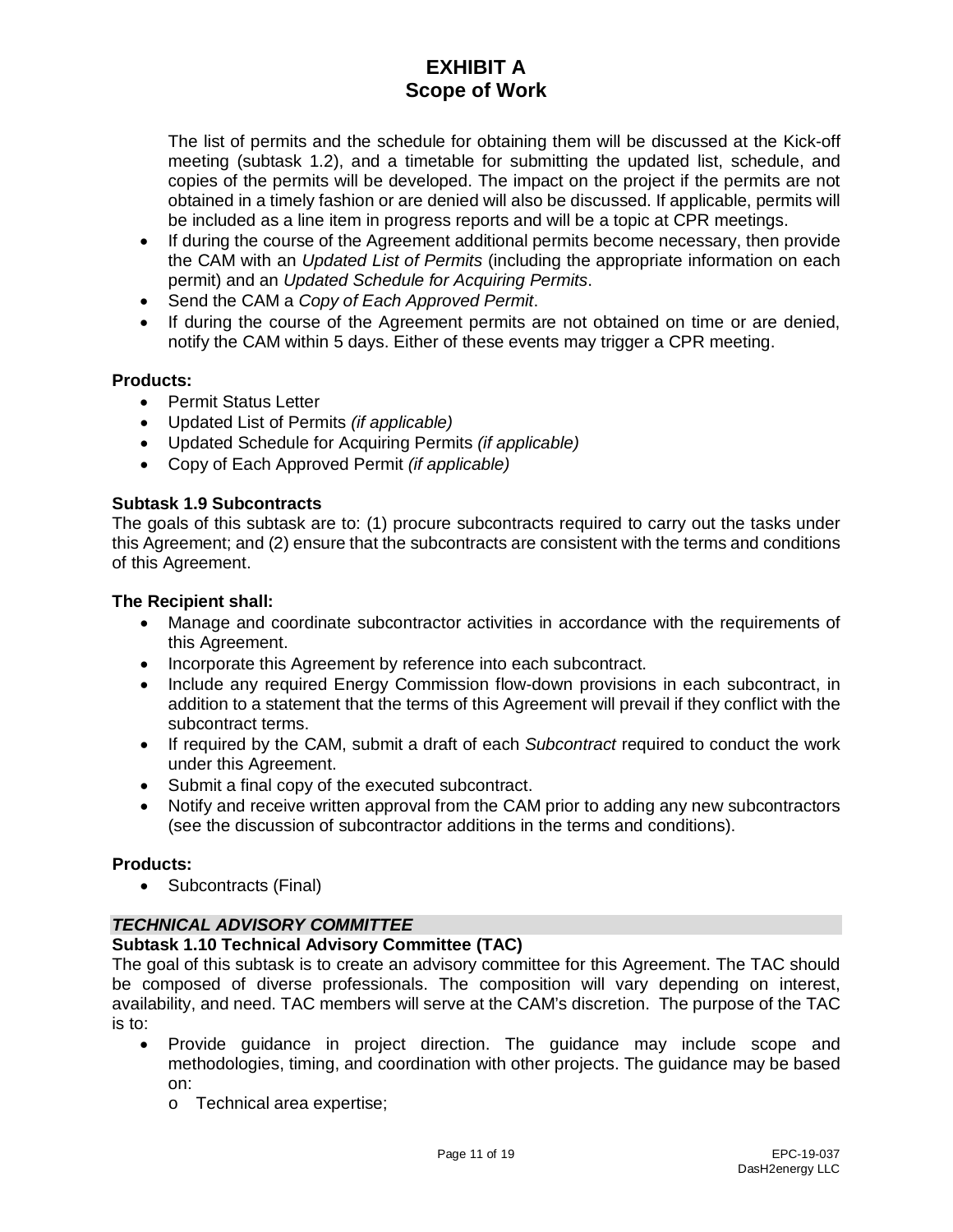- o Knowledge of market applications; or
- o Linkages between the agreement work and other past, present, or future projects (both public and private sectors) that TAC members are aware of in a particular area.
- Review products and provide recommendations for needed product adjustments, refinements, or enhancements.
- Evaluate the tangible benefits of the project to the state of California, and provide recommendations as needed to enhance the benefits.
- Provide recommendations regarding information dissemination, market pathways, or commercialization strategies relevant to the project products.

The TAC may be composed of qualified professionals spanning the following types of disciplines:

- Researchers knowledgeable about the project subject matter;
- Members of trades that will apply the results of the project (e.g., designers, engineers, architects, contractors, and trade representatives);
- Public interest market transformation implementers;
- Product developers relevant to the project;
- U.S. Department of Energy research managers, or experts from other federal or state agencies relevant to the project;
- Public interest environmental groups;
- Utility representatives;
- Air district staff; and
- Members of relevant technical society committees.

#### **The Recipient shall:**

- Prepare a *List of Potential TAC Members* that includes the names, companies, physical and electronic addresses, and phone numbers of potential members. The list shall include the expertise of each proposed TAC member and the value to the project. The list will be discussed at the Kick-off meeting, and a schedule for recruiting members and holding the first TAC meeting will be developed.
- Recruit TAC members. Ensure that each individual understands member obligations and the TAC meeting schedule developed in subtask 1.11.
- Prepare a *List of TAC Members* once all TAC members have committed to serving on the TAC.
- Submit *Documentation of TAC Member Commitment* (such as Letters of Acceptance) from each TAC member.

#### **Products:**

- List of Potential TAC Members
- List of TAC Members
- Documentation of TAC Member Commitment

#### **Subtask 1.11 TAC Meetings**

The goal of this subtask is for the TAC to provide strategic guidance for the project by participating in regular meetings, which may be held via teleconference.

#### **The Recipient shall:**

• Discuss the TAC meeting schedule with the CAM at the Kick-off meeting. Determine the number and location of meetings (in-person and via teleconference) in consultation with the CAM.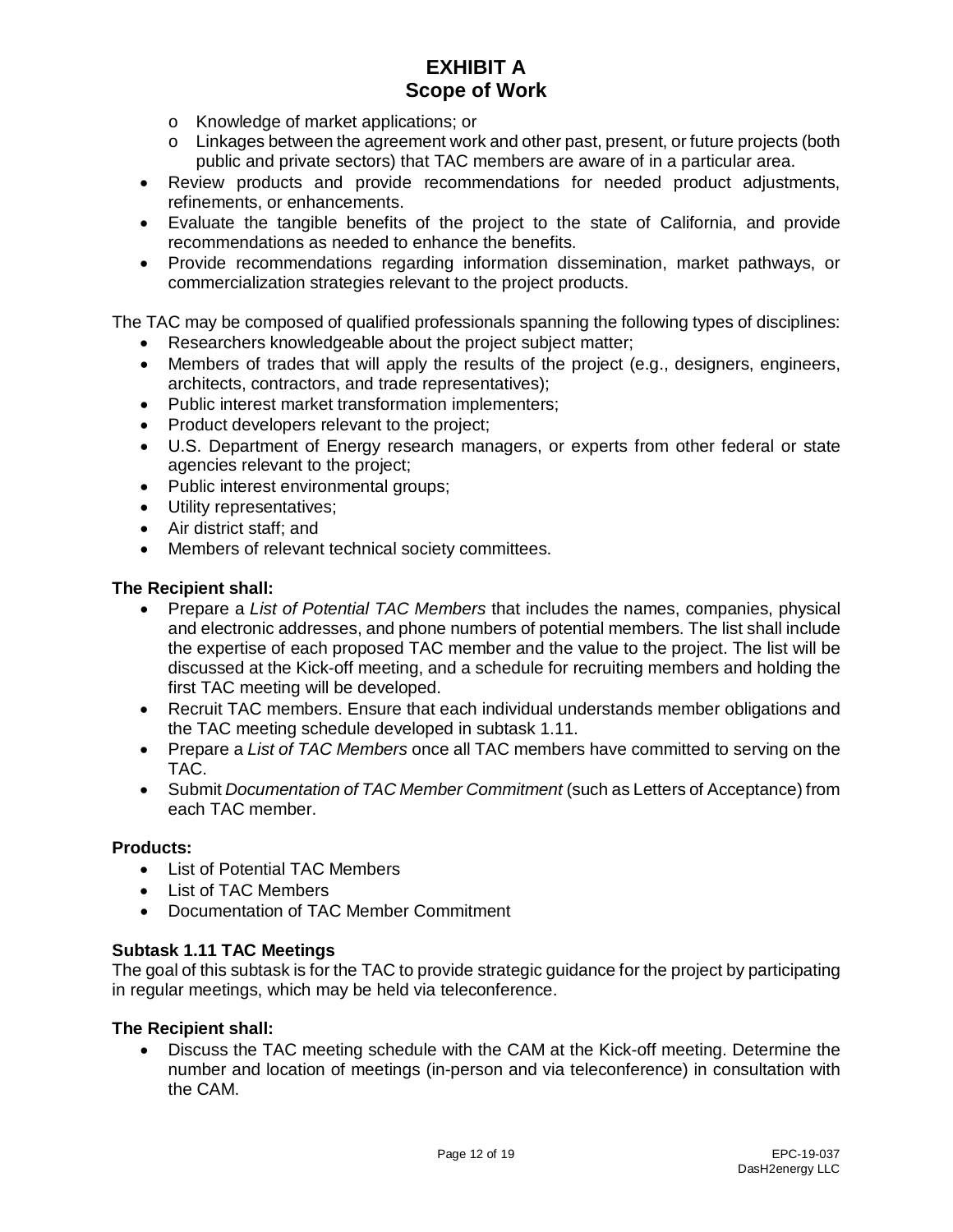- Prepare a *TAC Meeting Schedule* that will be presented to the TAC members during recruiting. Revise the schedule after the first TAC meeting to incorporate meeting comments.
- Prepare a *TAC Meeting Agenda* and *TAC Meeting Back-up Materials* for each TAC meeting.
- Organize and lead TAC meetings in accordance with the TAC Meeting Schedule. Changes to the schedule must be pre-approved in writing by the CAM.
- Prepare *TAC Meeting Summaries* that include any recommended resolutions of major TAC issues.

## **The TAC shall:**

- Help set the project team's goals and contribute to the development and evaluation of its statement of proposed objectives as the project evolves.
- Provide a credible and objective sounding board on the wide range of technical and financial barriers and opportunities.
- Help identify key areas where the project has a competitive advantage, value proposition, or strength upon which to build.
- Advocate on behalf of the project in its effort to build partnerships, governmental support and relationships with a national spectrum of influential leaders.
- Ask probing questions that insure a long-term perspective on decision-making and progress toward the project's strategic goals.

#### **Products:**

- TAC Meeting Schedule (draft and final)
- TAC Meeting Agendas (draft and final)
- TAC Meeting Back-up Materials
- TAC Meeting Summaries

## **IV. TECHNICAL TASKS**

## **TASK 2: TECHNICAL FEASIBILTY**

The goal of this task is to gather, analyze, and develop the technical parameters for the integrated hydrogen energy storage system, and the economic feasibility of design choices. The task will establish the baseline measurements for evaluation and comparison with measurement and verification (M&V) phase.

## **Subtask 2.1 Data Gathering**

The goal of this subtask is to gather the data required to analyze the customer site's energy usage, renewable generation output, utility tariff, and final energy costs.

- Prepare an *Energy Analysis Report* describing the site's energy usage, number of rate tariffs, location of meters in the property and historical generation profiles.
	- o Evaluate site's generation and load profiles using techniques such as hourly simulations to estimate:
		- the percentage of renewable energy that serves the facility,
		- the correlations between energy generation and energy usage,
		- the options for energy systems integration and associated potential benefits.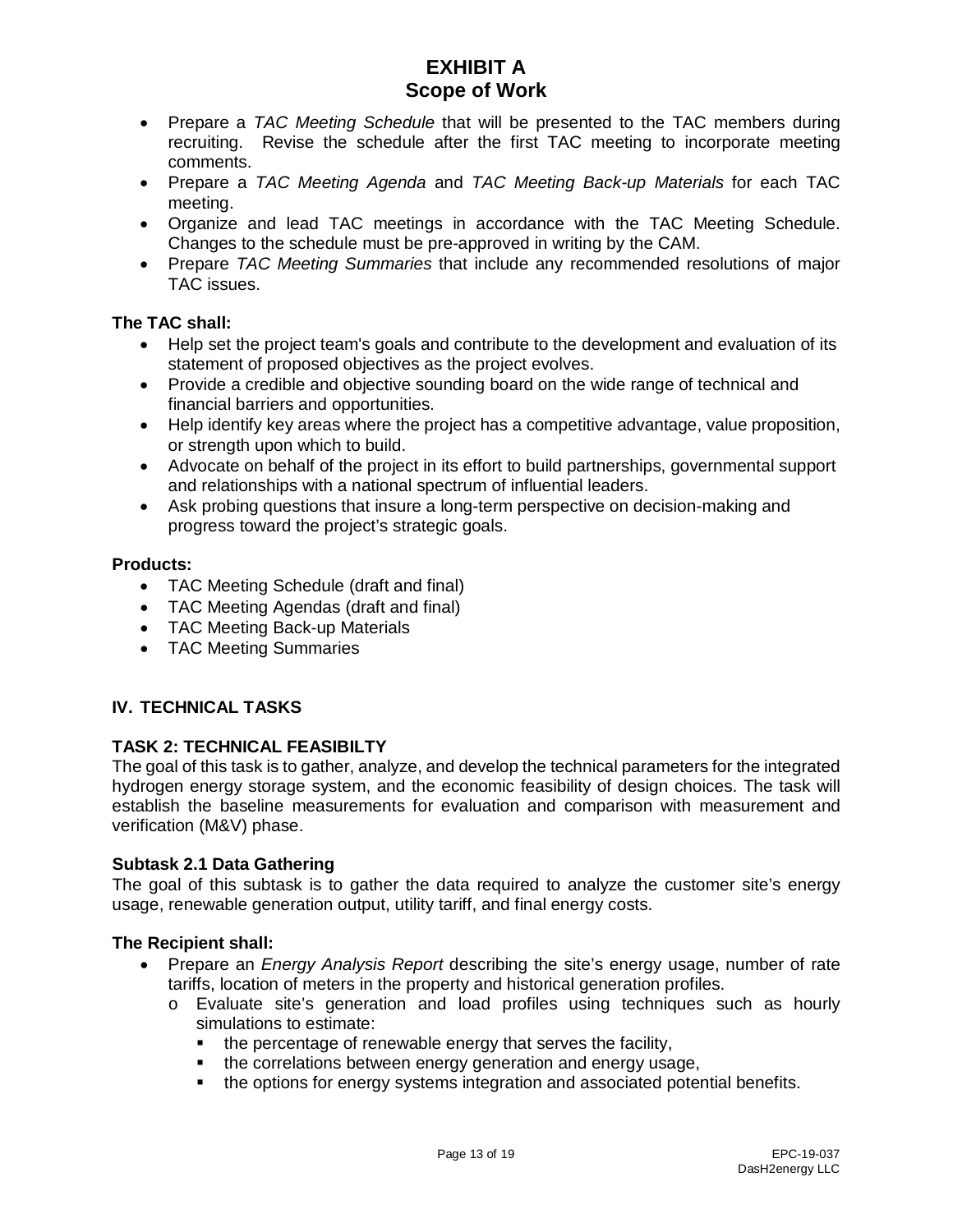## **Products:**

• Energy Analysis Report (D211)

#### **Subtask 2.2 Conceptual System Design**

The goal of this subtask is to use the data from subtask 2.1 and develop the operating characteristics of the hydrogen system integrated with renewable generation.

#### **The Recipient shall:**

- Prepare a *Conceptual System Design Report* outlining the design choices and configuration options for integrating the hydrogen system.
	- o Evaluate design choices, using techniques such as hourly simulations, to estimate energy performance and maximum production from the hydrogen system.
	- o Evaluate the economics of the hydrogen system.

#### **Products:**

• Conceptual System Design Report (D221)

#### **Subtask 2.3 Preliminary System Design**

The goal of this subtask is to use the data from subtask 2.1 and 2.2 and develop the preliminary system design for the balance of plant, electrolyzer, storage and fuel cell components of the hydrogen system.

#### **The Recipient shall:**

- Prepare a *Preliminary System Design Report* describing the planned configuration of the hydrogen system, as well as a summary of the key factors that lead to the final design (such as design changes resulting from economic considerations, site operational considerations, or design modifications to meet permitting or certification requirements).
	- o Develop process flow diagrams, electrical single line diagrams, overall control narrative and preliminary general arrangement drawings for the hydrogen and utility systems. The design will define the project final configuration.
	- $\circ$  Develop communication protocol between the system components and the utility grid.

#### **Products:**

- Preliminary System Design Report (D231)
- CPR Report #1 (Draft and Final) (D131 and D132)

#### **TASK 3: DETAILED DESIGN PHASE**

The goal of this task is to use the data from Task 2 and develop final drawings and complete permitting for the project.

- Prepare a *System Detailed Design Report* to document and describe the overall technical design of the system, its operating parameters and expected performance once it is fully deployed and commissioned.
	- o Develop final equipment specifications.
	- o Complete site survey and soils analysis (if required).
	- o Develop a bill of materials.
	- o Develop final construction drawings for permitting such as piping, electrical, and civil.
	- o Meet with the County and City and submit applications for building permits.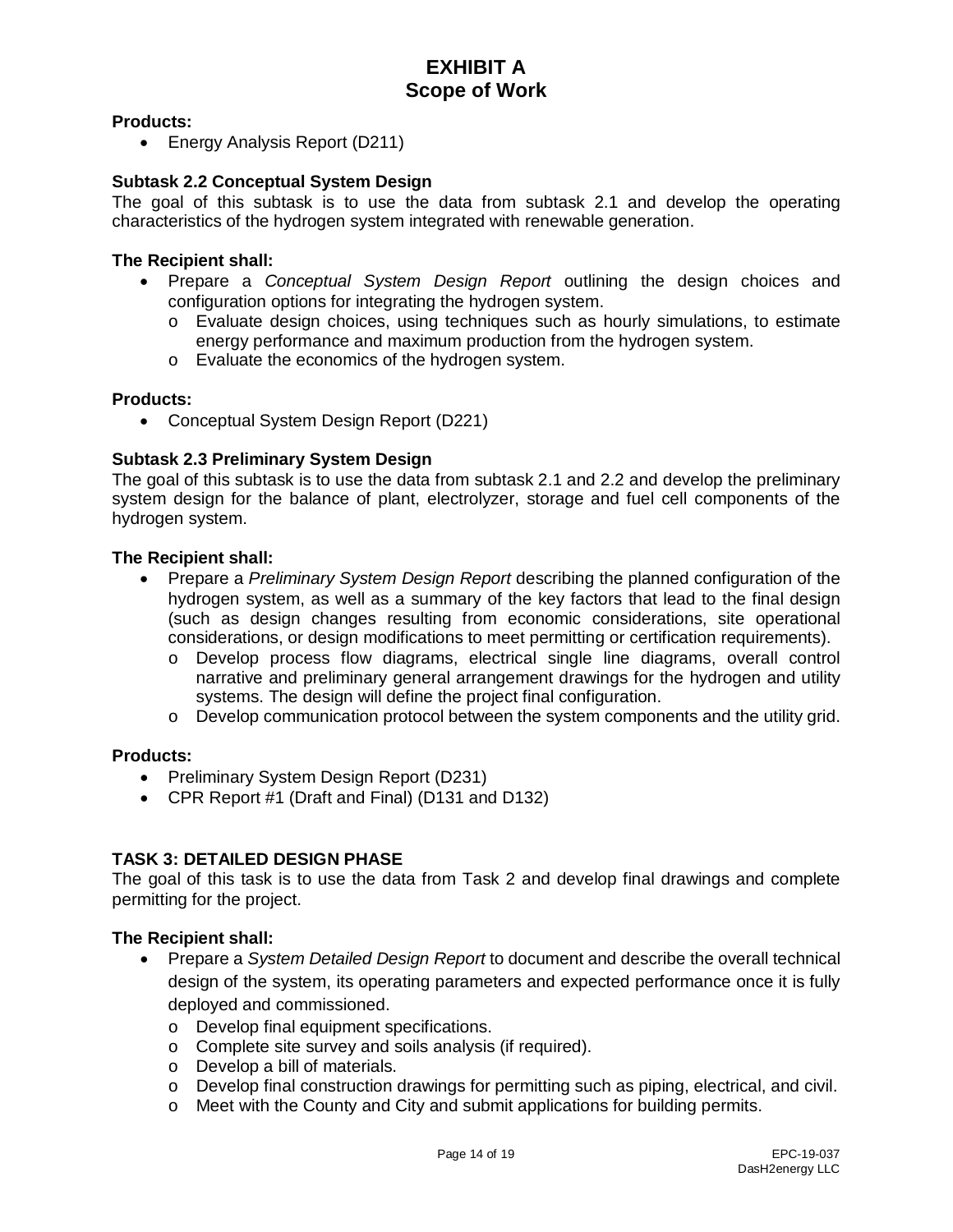$\circ$  Define and design the grid integration strategy including interconnection of the system components with the utility distribution system.

## **Products:**

• System Detailed Design Report (D301)

### **TASK 4: SAFETY PLAN**

The goal of this task is to develop a safety plan and operator training program to ensure that the hydrogen system is designed and operated safely.

#### **The Recipient shall:**

- Prepare a *Safety and Training Report* that will summarize and document the approaches that will be implemented for this project, as well as key lessons learned, best practice guidance and recommendations for streamlining future hydrogen project deployment.
- Identify and apply best practice for design, operation and training that will be developed through stakeholder engagement and in accordance with the United States Department of Energy's Hydrogen Safety Panel's Safety Planning for Hydrogen and Fuel Cell Projects*.*
- Conduct a preliminary survey and engage stakeholders.
- Develop a safety approach and review with stakeholders.
- Implement the safety approach and train operators based on the best practice identified.

#### **Products:**

• Safety and Training Report (D401)

## **TASK 5: PROCURMENT, CONSTRUCTION, AND COMMISSONING**

The goal of this task is to procure and deploy the major equipment components of the hydrogen system and fully integrate them with the renewable generation and customer's site energy systems.

#### **The Recipient shall:**

- Prepare a *System Commissioning Report* that will summarize and document the as built system configuration, initial commissioning system performance, challenges encountered during system procurement, installation and commissioning, and planned approaches to optimize the system; as well as key lessons learned, best practice guidance and recommendations for streamlining future hydrogen project deployment.
	- o Procure, install and commission the hydrogen system.
	- o Inspect and verify that all of the system components (hardware, software, etc.) are installed and configured correctly; and that the system is operating according to drawings, specifications and expectations.

#### **Products:**

- System Commissioning Report (D501)
- D133 CPR Report #2 (Draft and Final) (D133 and D134)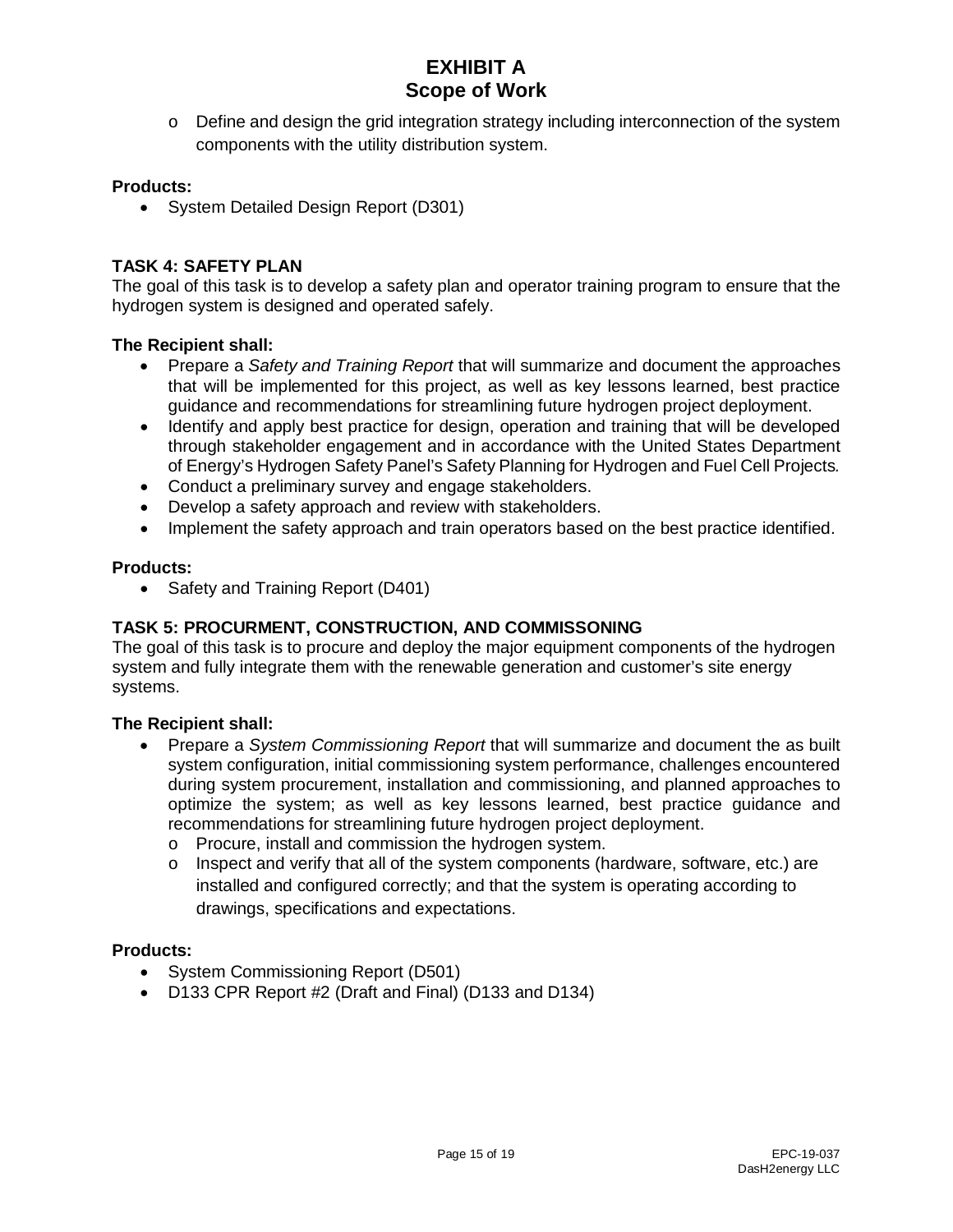## **TASK 6: OPERATE, ENHANCE, AND OPTIMIZE THE HYDROGEN PROJECT**

The purpose of this task is to provide operations and maintenance support for the hydrogen system, optimize system performance and enhance the system capabilities. The objectives of this task are to:

- Provide operations and maintenance support to the project.
- Optimize the system to increase value over time.
- Communicate and disseminate meaningful system performance information to staff at the host site to facilitate greater understanding of the benefits of the hydrogen project and the customer's cost savings.

## **The Recipient shall***:*

- Prepare a *System Performance and Optimization Report* that will summarize and document the operational challenges encountered; optimization efforts, comparison of initial and enhanced system performance, as well as key lessons learned in system operations, best practice guidance and recommendations for streamlining future hydrogen project deployment.
	- Provide the host site with timely and accurate information to support their behind-themeter optimization strategies to maximize the value of energy cost savings, demand charge savings, grid services market revenues, and other stacked value streams. This resource optimization support will increase participants' ability to provide the required level of energy or capacity to the managed clean energy portfolio and minimize the risk of underperformance.
	- Upgrade the technology functionality over time. Upgrades and functionality enhancements will be required over time to adapt to the value of behind the meter services and adjusting to the resource. In addition, learning algorithms will be incorporated into the platform to improve the existing forecasting and optimization functions.

## **Products:**

• System Performance and Optimization Report (D601)

## **TASK 7: INDEPENDENT MEASUREMENT AND VERIFICATION**

The goal of this task is to establish a detailed methodology for M&V of the system, and to evaluate the performance of the previous Tasks in terms of the predicted versus actual energy use, cost, and greenhouse gas (GHG) emissions.

## *The Recipient shall:*

- Prepare a *M&V Plan* that will detail the system parameters that will be measured to evaluate system performance, the baseline metrics and performance improvement goals, as well as the verification methodology that will be used to validate the results.
- Prepare a *Measurement and Verification Report* that will detail the validated measured system performance, the baseline metrics and performance achieved, the data sources and analytical methodology used in the evaluations of system performance, energy use and GHG emissions. Costs and benefits will be evaluated from the perspective of customers and ratepayers.

#### **Products:**

- M&V Plan (draft and final) (D701 and D702)
- M&V Report (draft and final) (D703 and D704)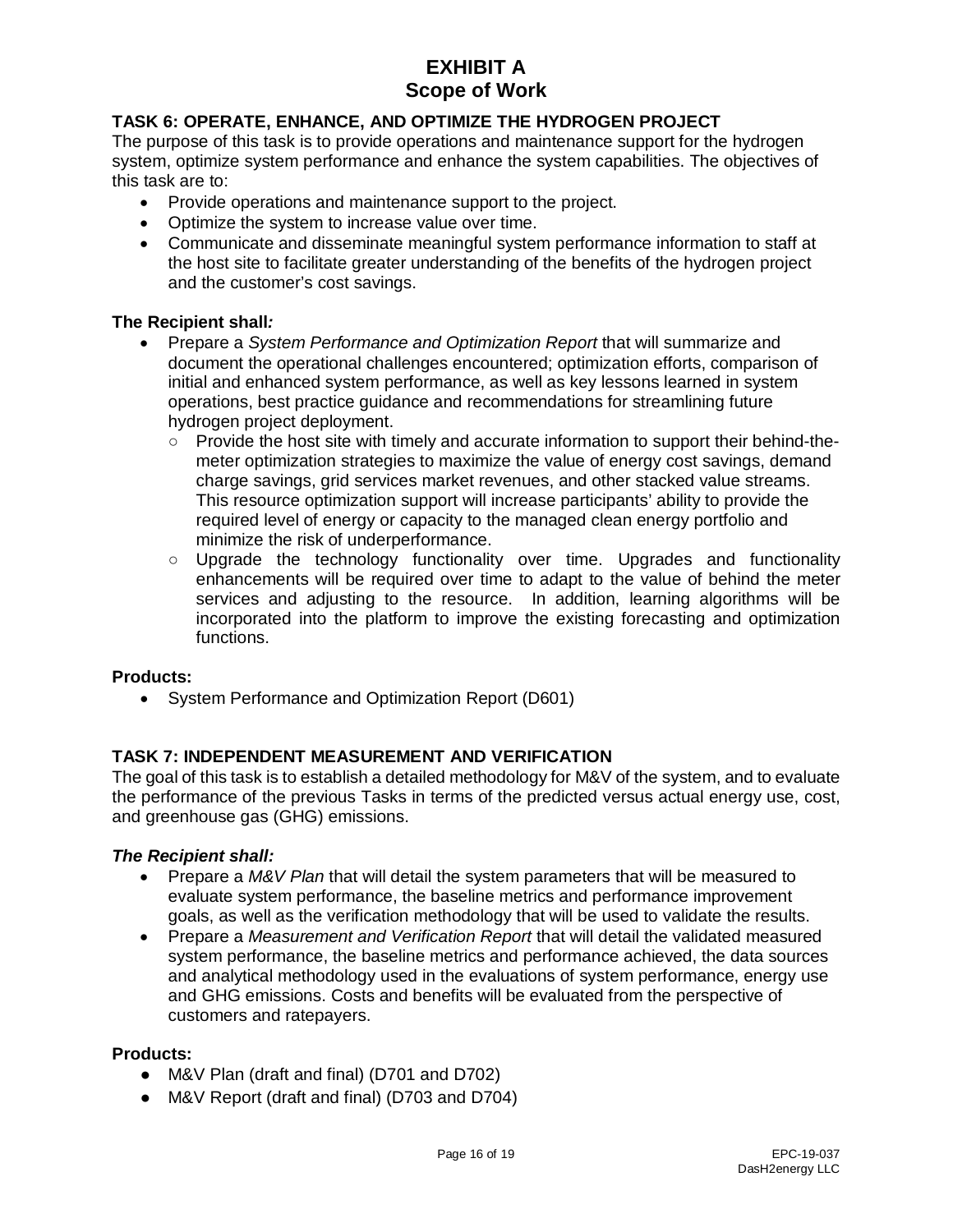## **TASK 8: EVALUATION OF PROJECT BENEFITS**

The goal of this task is to report the benefits resulting from this project.

- Complete three Project Benefits Questionnaires that correspond to three main intervals in the Agreement: (1) *Kick-off Meeting Benefits Questionnaire*; (2) *Mid-term Benefits Questionnaire*; and (3) *Final Meeting Benefits Questionnaire*.
- Provide all key assumptions used to estimate projected benefits, including targeted market sector (e.g., population and geographic location), projected market penetration, baseline and projected energy use and cost, operating conditions, and emission reduction calculations. Examples of information that may be requested in the questionnaires include:
	- o For Product Development Projects and Project Demonstrations:
		- Published documents, including date, title, and periodical name.
		- Estimated or actual energy and cost savings, and estimated statewide energy savings once market potential has been realized. Identify all assumptions used in the estimates.
		- **GHG and criteria emissions reductions.**
		- Other non-energy benefits such as reliability, public safety, lower operational cost, environmental improvement, indoor environmental quality, and societal benefits.
		- Data on potential job creation, market potential, economic development, and increased state revenue as a result of the project.
		- A discussion of project product downloads from websites, and publications in technical journals.
		- A comparison of project expectations and performance. Discuss whether the goals and objectives of the Agreement have been met and what improvements are needed, if any.
		- **Additional Information for Product Development Projects:** 
			- $\checkmark$  Outcome of product development efforts, such copyrights and license agreements.
			- $\checkmark$  Units sold or projected to be sold in California and outside of California.
			- $\checkmark$  Total annual sales or projected annual sales (in dollars) of products developed under the Agreement.
			- $\checkmark$  Investment dollars/follow-on private funding as a result of Energy Commission funding.
			- $\checkmark$  Patent numbers and applications, along with dates and brief descriptions.
		- Additional Information for Product Demonstrations:
			- $\checkmark$  Outcome of demonstrations and status of technology.
			- $\checkmark$  Number of similar installations.
			- $\checkmark$  Jobs created/retained as a result of the Agreement.
	- o For Information/Tools and Other Research Studies:
		- Outcome of project.
		- Published documents, including date, title, and periodical name.
		- A discussion of policy development. State if the project has been cited in government policy publications or technical journals, or has been used to inform regulatory bodies.
		- The number of website downloads.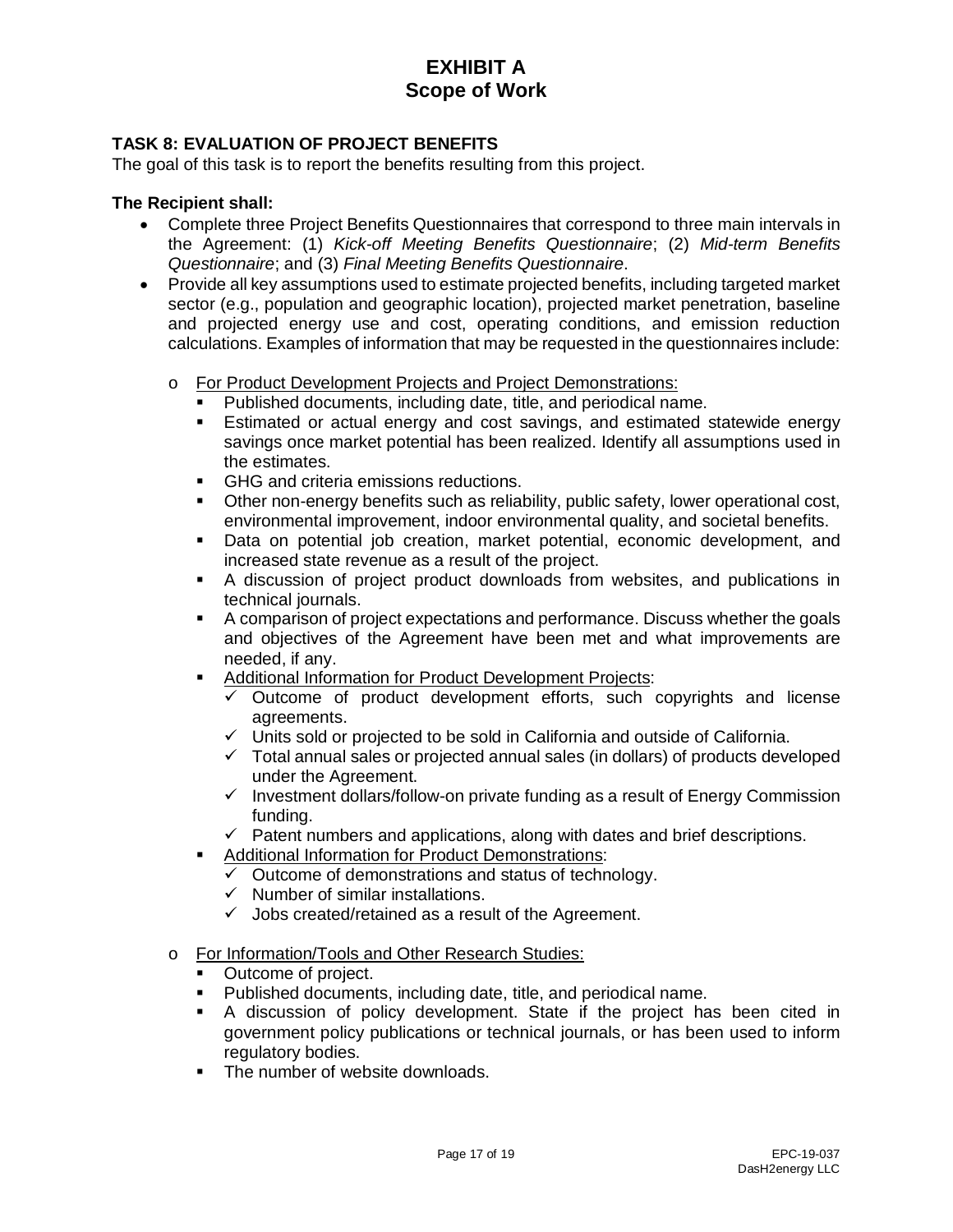- An estimate of how the project information has affected energy use and cost, or have resulted in other non-energy benefits.
- An estimate of energy and non-energy benefits.
- Data on potential job creation, market potential, economic development, and increased state revenue as a result of project.
- A discussion of project product downloads from websites, and publications in technical journals.
- A comparison of project expectations and performance. Discuss whether the goals and objectives of the Agreement have been met and what improvements are needed, if any.
- Respond to CAM questions regarding responses to the questionnaires.

The Energy Commission may send the Recipient similar questionnaires after the Agreement term ends. Responses to these questionnaires will be voluntary.

#### **Products:**

- Kick-off Meeting Benefits Questionnaire (D801)
- Mid-term Benefits Questionnaire (D802)
- Final Meeting Benefits Questionnaire (D803)

## **TASK 9: TECHNOLOGY/KNOWLEDGE TRANSFER ACTIVITIES**

The goal of this task is to develop a plan to make the knowledge gained, experimental results, and lessons learned available to the public and key decision makers.

- Prepare an *Initial Fact Sheet* at start of the project that describes the project. Use the format provided by the CAM.
- Prepare a *Final Project Fact Sheet* at the project's conclusion that discusses results. Use the format provided by the CAM.
- Prepare a *Technology/Knowledge Transfer Plan* that includes:
	- o An explanation of how the knowledge gained from the project will be made available to the public, including the targeted market sector and potential outreach to end users, utilities, regulatory agencies, and others.
	- o A description of the intended use(s) for and users of the project results.
	- o Published documents, including date, title, and periodical name.
	- o Copies of documents, fact sheets, journal articles, press releases, and other documents prepared for public dissemination. These documents must include the Legal Notice required in the terms and conditions. Indicate where and when the documents were disseminated.
	- o A discussion of policy development. State if project has been or will be cited in government policy publications, or used to inform regulatory bodies.
	- o The number of website downloads or public requests for project results.
	- o Additional areas as determined by the CAM.
- Conduct technology transfer activities in accordance with the Technology/Knowledge Transfer Plan. These activities will be reported in the Progress Reports.
- When directed by the CAM, develop *Presentation Materials* for an Energy Commissionsponsored conference/workshop(s) on the project.
- When directed by the CAM, participate in annual EPIC symposium(s) sponsored by the California Energy Commission.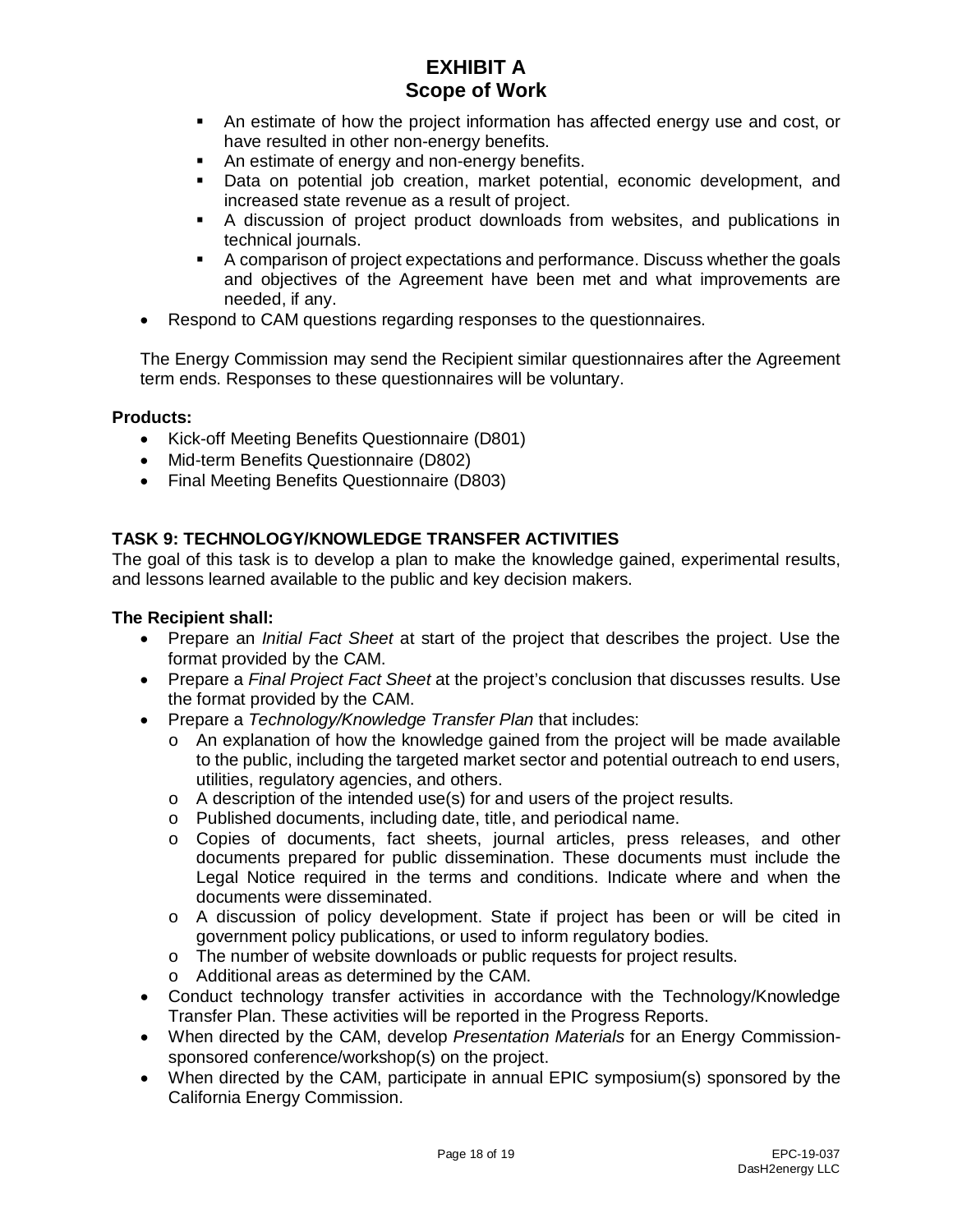- Provide at least (6) six *High Quality Digital Photographs* (minimum resolution of 1300x500 pixels in landscape ratio) of pre and post technology installation at the project sites or related project photographs.
- Prepare a *Technology/Knowledge Transfer Report* on technology transfer activities conducted during the project.

## **Products:**

- Initial Fact Sheet (draft and final) (D901 and D902)
- Final Project Fact Sheet (draft and final) (D903and D903)
- Presentation Materials (draft and final) (D905 and D906)
- High Quality Digital Photographs (D907)
- Technology/Knowledge Transfer Plan (draft and final) (D908 and D909)
- Technology/Knowledge Transfer Report (draft and final) (D910 and D911)

## **V. PROJECT SCHEDULE**

Please see the attached Excel spreadsheet.